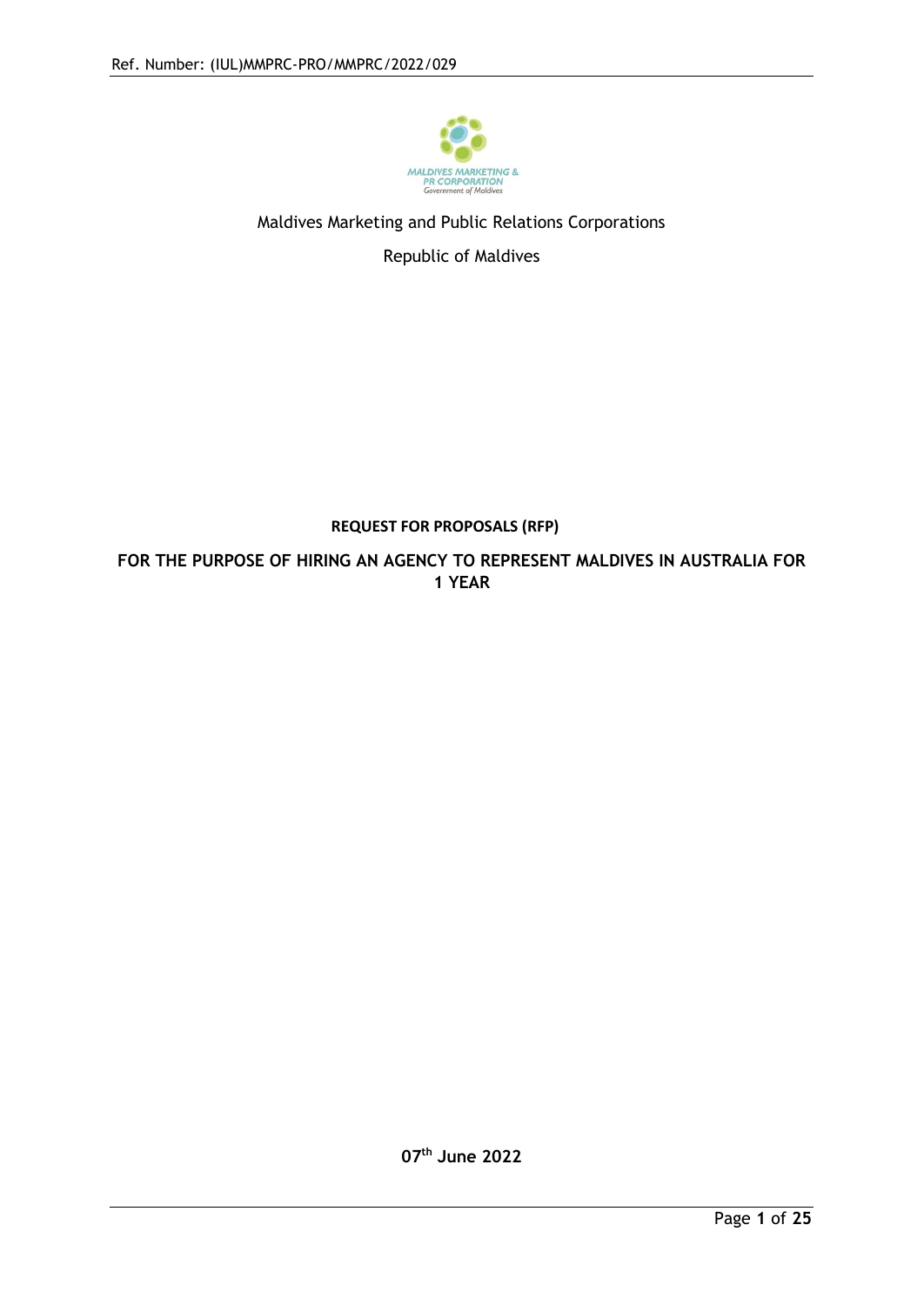| Section 1 - Instruction to Tenderers |                                                                       |                                                                            |  |
|--------------------------------------|-----------------------------------------------------------------------|----------------------------------------------------------------------------|--|
| 1.                                   | General                                                               |                                                                            |  |
| 1.1                                  | Announcement Number:                                                  | (IUL) MMPRC-PRO/MMPRC/2022/029                                             |  |
| 1.2                                  | <b>Announcement Date:</b>                                             | $07th$ June 2022                                                           |  |
| 1.3                                  | Project:                                                              | HIRING AN AGENCY TO REPRESENT MALDIVES                                     |  |
|                                      |                                                                       | IN AUSTRALIA FOR 1 YEAR                                                    |  |
| 1.4                                  | Registration Deadline (Date                                           | 13 <sup>th</sup> June 2022 via E-Mail, before 1400 hours                   |  |
|                                      | & Time)                                                               | (MALDIVES LOCAL TIME)                                                      |  |
| 1.5                                  | Submission Deadline (Date                                             | 16 <sup>th</sup> June 2022 via E-Mail, before 1400 hours                   |  |
|                                      | & Time)                                                               | (MALDIVES LOCAL TIME)                                                      |  |
| 1.6                                  | Contact Info                                                          | Mr. Hassan Shaheel                                                         |  |
|                                      |                                                                       | General Manager, Procurement                                               |  |
|                                      |                                                                       | Maldives Marketing and Public Relations                                    |  |
|                                      |                                                                       | Corporation                                                                |  |
|                                      |                                                                       | H. Zonaria, 2nd Floor, Boduthakurufaanu                                    |  |
|                                      |                                                                       | Magu, Male' Republic of Maldives                                           |  |
|                                      |                                                                       | Telephone: +960 3323228 Email:                                             |  |
|                                      |                                                                       | shaheel@visitmaldives.com                                                  |  |
|                                      |                                                                       | procurement@visitmaldives.com                                              |  |
| 2.                                   | <b>Procedure of Tendering</b>                                         |                                                                            |  |
| 2.1                                  | <b>Eligible Tenderers:</b>                                            |                                                                            |  |
|                                      | a) A Tenderer may be a sole proprietor, private entity, a registered  |                                                                            |  |
|                                      | company or government-owned entity or any combination of them in      |                                                                            |  |
|                                      | the form of a joint venture, under an existing agreement, or with the |                                                                            |  |
|                                      | intent to constitute a legally enforceable joint venture. If the      |                                                                            |  |
|                                      | certificate is in other language, English translation should be       |                                                                            |  |
|                                      | provided and should be attested.                                      |                                                                            |  |
|                                      | b) The Bidder/Respondent should have at least 1 registered office in  |                                                                            |  |
|                                      | Australia.                                                            |                                                                            |  |
|                                      | C)                                                                    | The Bidder/Respondent should have a minimum of 20 percent of the           |  |
|                                      |                                                                       | total 12 months retainer fee for the quoted price in their bank            |  |
|                                      | account.                                                              |                                                                            |  |
| 2.2                                  | <b>Amendments to Tender Documents:</b>                                |                                                                            |  |
|                                      |                                                                       | (a) At any time prior to the deadline for submission of Tenders, MMPRC may |  |
|                                      |                                                                       | amend the Tendering Document by issuing addenda.                           |  |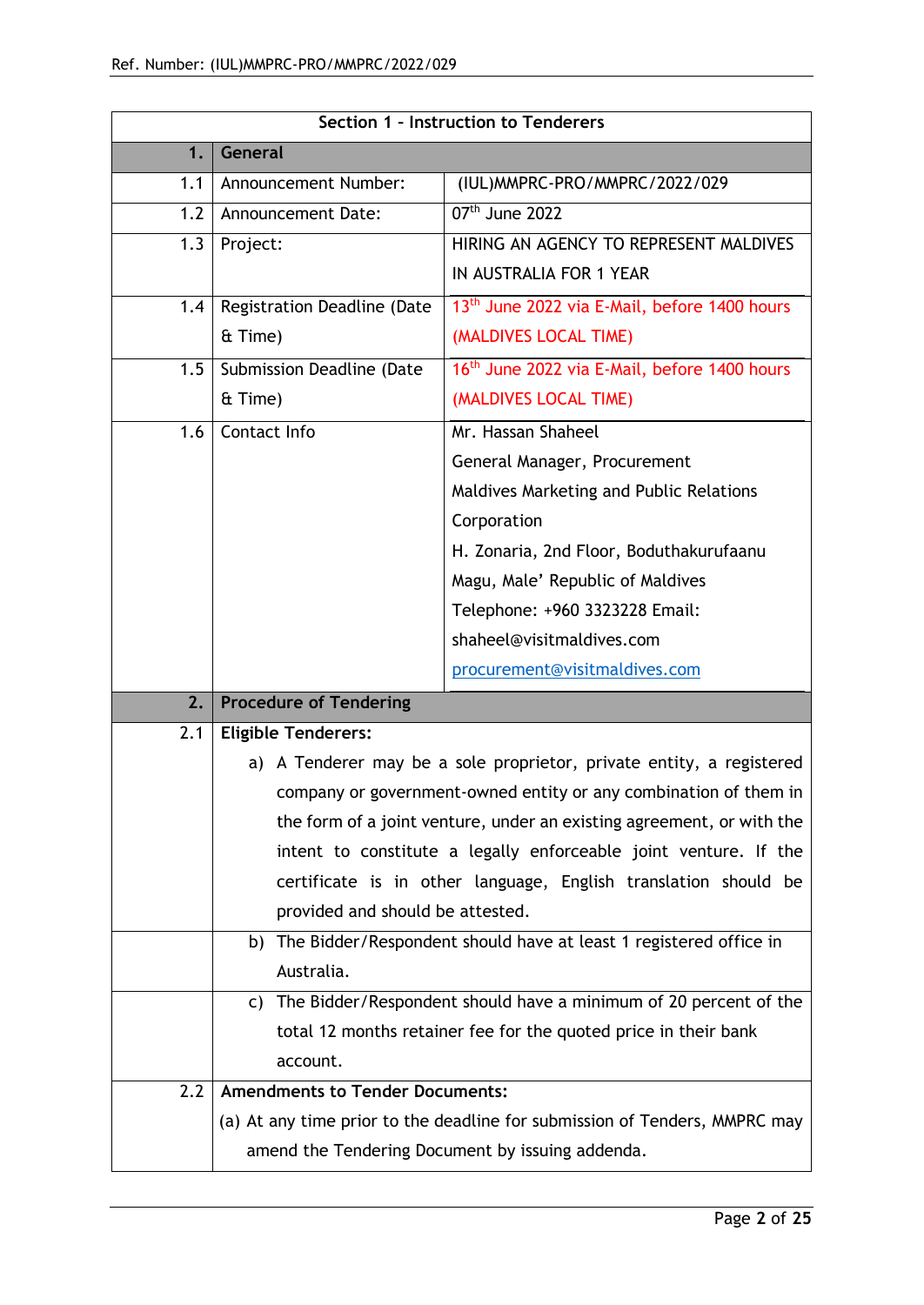|     | (b) Any addendum issued shall be part of the Tendering Document and shall           |
|-----|-------------------------------------------------------------------------------------|
|     | be communicated in writing to all who have obtained the Tendering                   |
|     | Document from MMPRC                                                                 |
|     | (c) To give prospective Tenderers reasonable time in which to take an               |
|     | addendum into account in preparing their Tenders, the Employer may, at              |
|     | its discretion, extend the deadline for the submission of Tenders                   |
| 2.3 | <b>Registration of Tenderers:</b>                                                   |
|     | To register please email with the following information to                          |
|     | procurement@visitmaldives.com by Monday, 13 <sup>th</sup> June 2022 before 1400     |
|     | hrs. (Maldives Local Time).                                                         |
|     | Company name:                                                                       |
|     | Contact person name:                                                                |
|     | Email:                                                                              |
|     |                                                                                     |
| 2.4 | Pre-bid meeting: Tuesday, 14th June 2022 at 1400hrs (Maldives Local                 |
|     | Time).                                                                              |
|     | Meeting link (Google Meet) will be shared via email with the registered             |
|     | tenderers only.                                                                     |
| 2.5 | Clarifications of Bidding document, project, scope of works:                        |
|     | Wednesday, 15 <sup>th</sup> June 2022 before 1400 hrs. (Maldives local time)        |
|     | Email: procurement@visitmaldives.com                                                |
|     | CC to shaheel@visitmaldives.com                                                     |
| 2.6 | <b>Submission of Tenders:</b>                                                       |
|     | Tenders must be received by MMPRC at the address or by email and no                 |
|     | later than the date and time mentioned below.                                       |
|     | Venue: Maldives Marketing & Public Relations Corporation, 2 <sup>nd</sup> Floor, H. |
|     | Zonaria, Male'                                                                      |
|     | Date: Thursday, 16 <sup>th</sup> June 2022                                          |
|     | Time: Before 1400 hrs. (Maldives local time)                                        |
|     | Email: procurement@visitmaldives.com                                                |
|     |                                                                                     |
|     | shaheel@visitmaldives.com                                                           |
| 2.7 | This RFP and all the entities participating in the Bid Process shall be             |
|     | governed by the laws of Maldives, without having regard to its principles of        |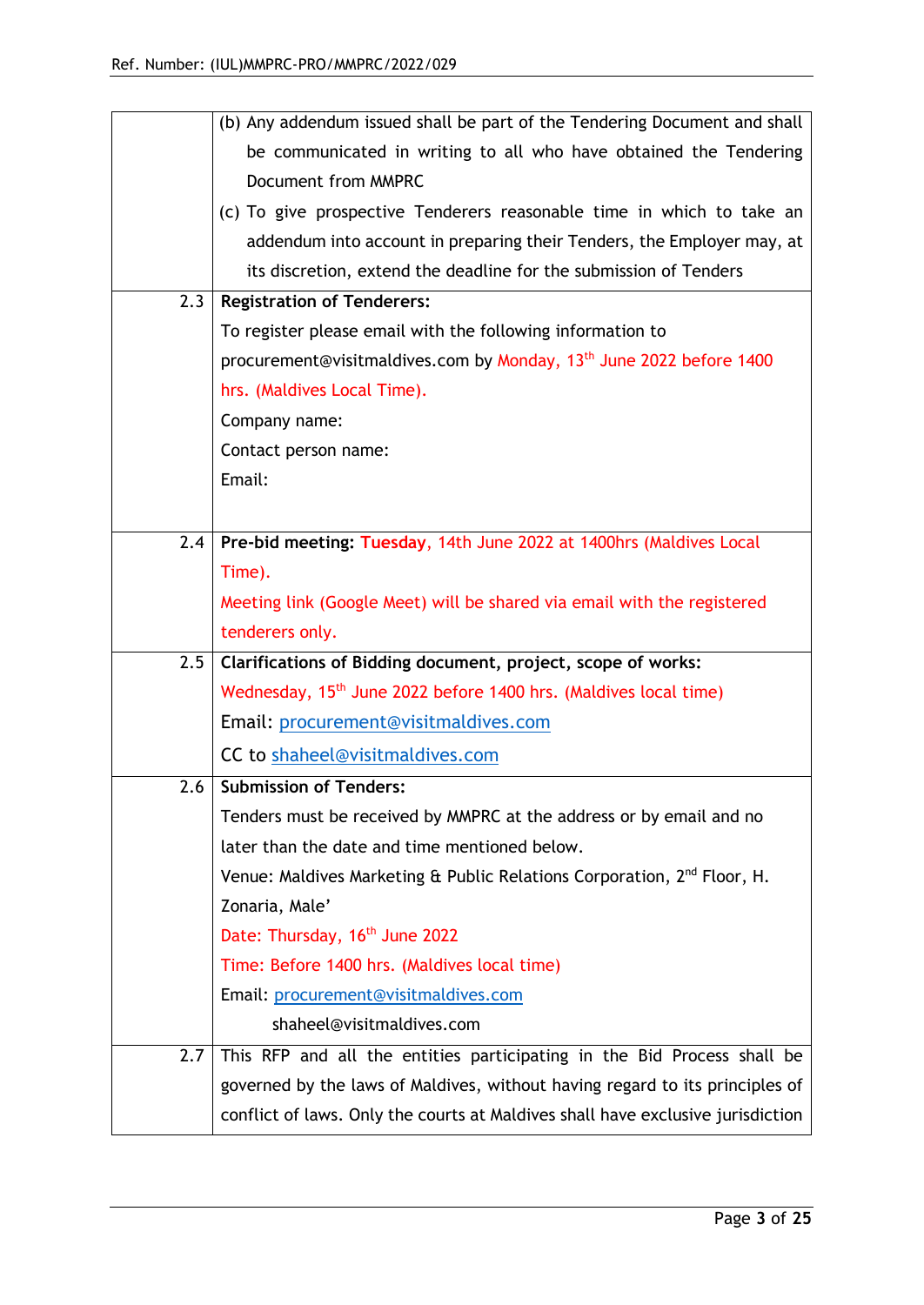|     | to entertain, hold trial, and adjudicate upon any dispute in relation to the                                               |  |  |
|-----|----------------------------------------------------------------------------------------------------------------------------|--|--|
|     | RFP, Bid Process or any other aspect in relation thereto.                                                                  |  |  |
| 2.8 | Clear scanned documents must be provided. If it's not possible to read the                                                 |  |  |
|     | scanned documents, the evaluation committee has the discretion to                                                          |  |  |
|     | disqualify                                                                                                                 |  |  |
| 3.  | <b>Preparation of Tenders</b>                                                                                              |  |  |
| 3.1 | <b>Cost of Tendering:</b>                                                                                                  |  |  |
|     | The Tenderer shall bear all costs associated with the preparation and                                                      |  |  |
|     | submission of its Tender, and MMPRC shall in no case be responsible or liable                                              |  |  |
|     | for those costs, regardless of the conduct or outcome of the tendering                                                     |  |  |
|     | process.                                                                                                                   |  |  |
| 3.2 | <b>Language of Tender:</b>                                                                                                 |  |  |
|     | The Tender, as well as all correspondence and documents relating to the                                                    |  |  |
|     | Tender exchanged by the Tenderer and MMPRC, shall be written in English                                                    |  |  |
|     | Language. Supporting documents and printed literature that are part of the                                                 |  |  |
|     | Tender may be in another language provided they are accompanied by an                                                      |  |  |
|     | accurate translation of the relevant passages in English, in which case, for                                               |  |  |
|     | purposes of interpretation of the Tender, such translation shall govern.                                                   |  |  |
| 3.3 | Documents Comprising the Tender:                                                                                           |  |  |
|     | (a) Cover Letter as per section 5                                                                                          |  |  |
|     | The Tender proposal will be disqualified if the document is not<br>submitted with the Tender.                              |  |  |
|     | (b) Copy of registration Certificate of Sole proprietorship / Partnership /                                                |  |  |
|     | Company / Corporative Society                                                                                              |  |  |
|     | Tender proposal will not be eligible if the document is not                                                                |  |  |
|     | submitted with the Tender.                                                                                                 |  |  |
|     | If certificates are in other language, English translation should be<br>$\blacksquare$<br>provided and should be attested. |  |  |
|     | (c) Profile of the Tenderer                                                                                                |  |  |
|     | Marks will be deducted if the document is not submitted or is not                                                          |  |  |
|     | submitted as per the RFP.                                                                                                  |  |  |
|     | Profile of the tenderer should include the following;<br>The organizational capacity and structure.                        |  |  |
|     |                                                                                                                            |  |  |
|     | Proposed account team (This team should consist of a<br>$\bullet$                                                          |  |  |
|     | dedicated account manager with minimum 2 years'                                                                            |  |  |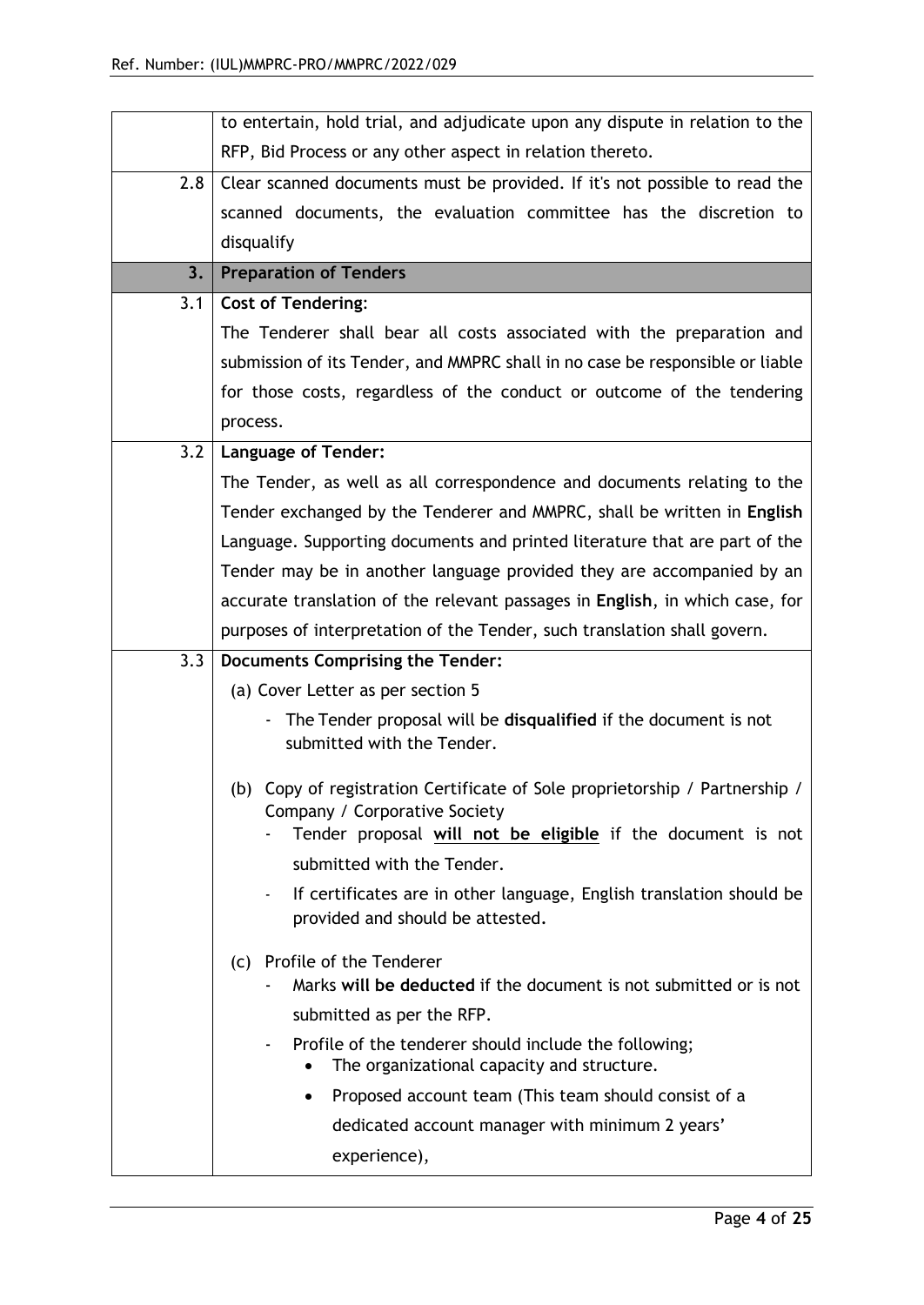| Number of years in operation<br>$\bullet$                                                                                        |
|----------------------------------------------------------------------------------------------------------------------------------|
| Location of office(s)                                                                                                            |
| Services offered directly by agency personnel                                                                                    |
| List of the current client list                                                                                                  |
| (d) Tax Registration Certificate                                                                                                 |
| Tender proposal will be disqualified if the document is not                                                                      |
| submitted with the Tender.                                                                                                       |
| In case if tax registration document is not available in Tenderer                                                                |
| country, please provide an official document stating which type                                                                  |
| of tax registration is provided in the Tenderer country.                                                                         |
| If certificates are in other language, English translation should be<br>provided and should be attested.                         |
| (e) Proof of financial capability (bank letter or bank statement)<br>Tender proposal will not be eligible if the document is not |
| submitted with the tender or if 20 percent of the total 12 months                                                                |
| retainer fee for the quoted price not available in their bank                                                                    |
| account.                                                                                                                         |
| Each Bidder/Respondent should submit proof of financial                                                                          |
| capability by submitting one of the following documents;                                                                         |
| > Bank reference letter. This letter should be in bank letterhead                                                                |
| with authorized signature or bank stamp. The                                                                                     |
| Bidder/Respondent should have a minimum of 20 percent of                                                                         |
| the quoted price in their bank account and this should be also                                                                   |
| stated in the reference letter. If the letter is in any other                                                                    |
| language other than English, it should be translated $\alpha$                                                                    |
| attested with authorized signature or bank stamp.                                                                                |
| <b>OR</b>                                                                                                                        |
| Last 3 months' bank statement on the bank letterhead with<br>➤                                                                   |
| the authorized signature or the stamp. If the bank statement                                                                     |
| is in any other language other than English, it should be                                                                        |
| translated with authorized signature or bank stamp. The                                                                          |
| Bidder/Respondent should have a minimum of 20 percent of                                                                         |
| the quoted price in their bank account.                                                                                          |
|                                                                                                                                  |
| (f) Past experience                                                                                                              |
|                                                                                                                                  |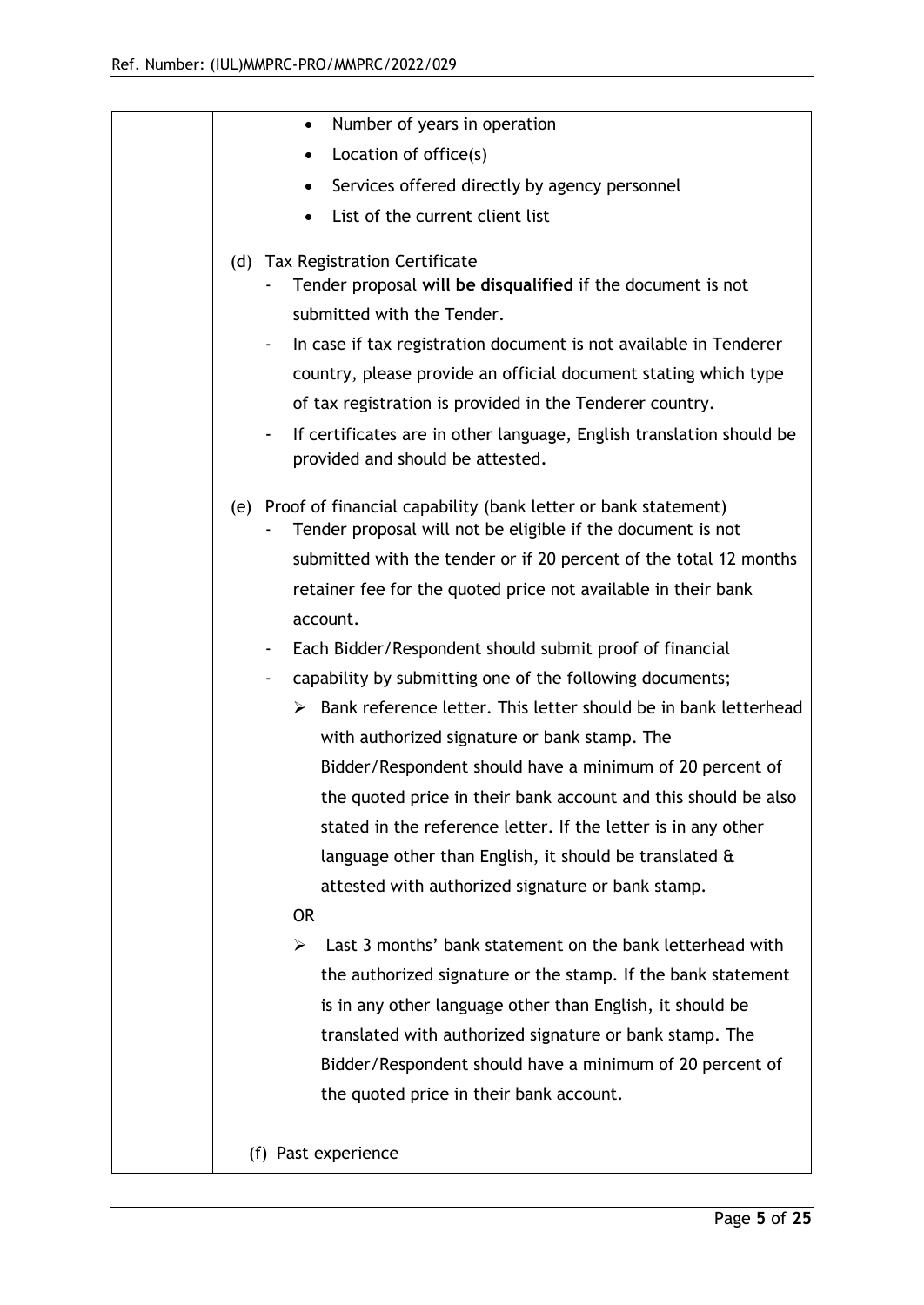|     | Tender Proposal will be disqualified if no past experience letter                 |
|-----|-----------------------------------------------------------------------------------|
|     | or email is submitted.                                                            |
|     | Past experience should be work done within the past 5 years<br>٠                  |
|     | The Letter or email should contain the contact details for further                |
|     | reference.                                                                        |
|     | The letters or email should clearly mention the type of work                      |
|     | undertaken for the clients.                                                       |
|     | Work order forms, agreements or award letters will not be<br>$\blacksquare$       |
|     | considered as past experience letters.                                            |
|     |                                                                                   |
|     | (g) Letter indicating authorized signatory to sign the tender documents.          |
|     | Tender proposal will be disqualified if the document is not                       |
|     | submitted with the Tender                                                         |
|     |                                                                                   |
|     | (h) A proof of Familiarity with Maldives as a tourist destination                 |
|     | Marks will be deducted if the document is not submitted or is                     |
|     | not submitted as per the RFP                                                      |
|     | This document should include below information but not limited;<br>$\blacksquare$ |
|     | A tourist destination<br>$\bullet$                                                |
|     | USPs aspiring to the target<br>$\bullet$                                          |
|     | Australian Market performance to Maldives<br>$\bullet$                            |
|     | Major tour operators selling Maldives                                             |
|     |                                                                                   |
|     | (i) A proof of familiarity with Australia market                                  |
|     | Marks will be deducted if the document is not submitted or is                     |
|     | not submitted as per the RFP                                                      |
|     | This document should include below information but not limited;                   |
|     | Proof of extensive knowledge of Australia and including                           |
|     | outbound travel,                                                                  |
|     | Australian travel trade and media landscape                                       |
|     | Competitor analysis and                                                           |
|     | Economic outlook.<br>$\bullet$                                                    |
| 3.4 | <b>Period of Validity of Tender:</b>                                              |
|     | (a) Tenders shall remain valid for 90 calendar days after the Tender              |
|     | submission deadline date prescribed by MMPRC. A Tender valid for a                |
|     | shorter period shall be disqualified by MMPRC in the evaluation process.          |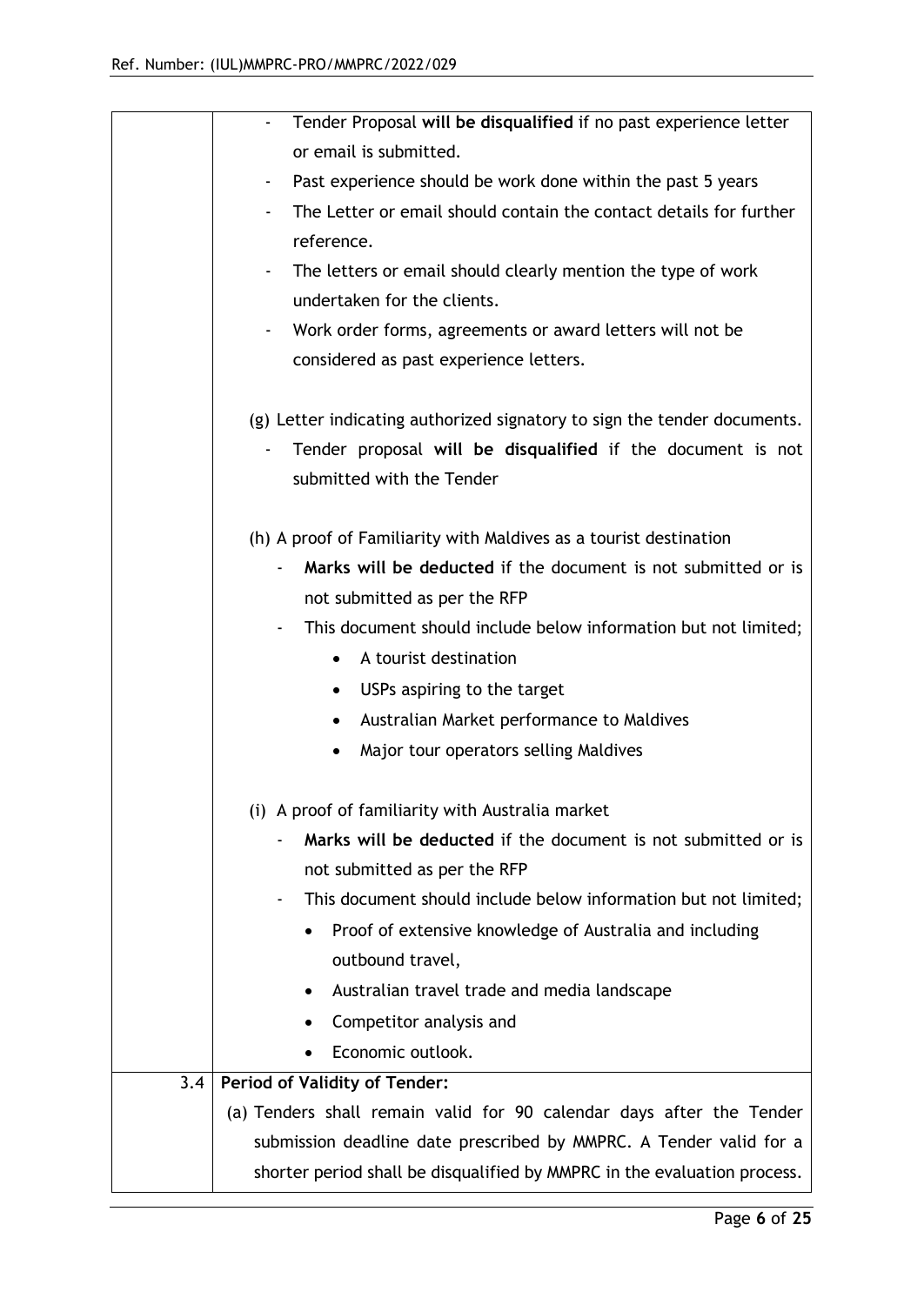|     | (b) In exceptional circumstances, prior to the expiration of the Tender         |  |
|-----|---------------------------------------------------------------------------------|--|
|     | validity period, MMPRC may request Tenderers to extend the period of            |  |
|     | validity of their Tenders. The request and the responses shall be made          |  |
|     | in writing.                                                                     |  |
| 3.5 | Tender Security (If required): Not Applicable                                   |  |
| 3.6 | <b>Format of Signing of Tender:</b>                                             |  |
|     | The Tenderer shall prepare one original of the documents comprising the         |  |
|     | Tender as described in Clause 3.3, and clearly mark it "Original". Alternative  |  |
|     | Tenders, if permitted in accordance with clause 3.10, shall be clearly          |  |
|     | marked "Alternative".                                                           |  |
| 3.7 | <b>Budget</b>                                                                   |  |
|     | a) Monthly Retainer Fee                                                         |  |
|     | The budget allocated for this project is 3,400.00 (US Dollar Three Thousand     |  |
|     | Four Hundred subjected 10% WITHHOLDING TAX) as a monthly retainer. If           |  |
|     | the retainer fee quoted by the bidder exceeds allocated budget, MMPRC           |  |
|     | Evaluation Committee has the discretion to disqualify the proposal during       |  |
|     | evaluation.                                                                     |  |
|     | The monthly retainer fee quoted should include all the administrative costs,    |  |
|     | media monitoring costs, general crisis management costs and should cover        |  |
|     | all the works as per the scope of works provided with this RFP. MMPRC will      |  |
|     | not be liable to make any additional payments relating to any of the services   |  |
|     | mentioned in the scope of work other than the quoted monthly retainer fee.      |  |
|     | General crisis management should include daily media monitoring and             |  |
|     | proactive timely reporting in cases of concern within the current scope and     |  |
|     | retainer fee.                                                                   |  |
|     |                                                                                 |  |
|     | b) Major Crisis Management Fee                                                  |  |
|     | In the event of a major crisis which requires extensive hours of additional     |  |
|     | work, it can be invoiced separately with prior written approval from MMPRC.     |  |
|     | For major crisis, the charge per hour should be stated clearly in the proposal. |  |
|     | c) Variable Costs                                                               |  |
|     | The bidder should include an estimate of the variable costs regularly           |  |
|     | incurring in the normal course of business, such as local transportation,       |  |
|     | postage/communications expenses, telecommunication costs relating to            |  |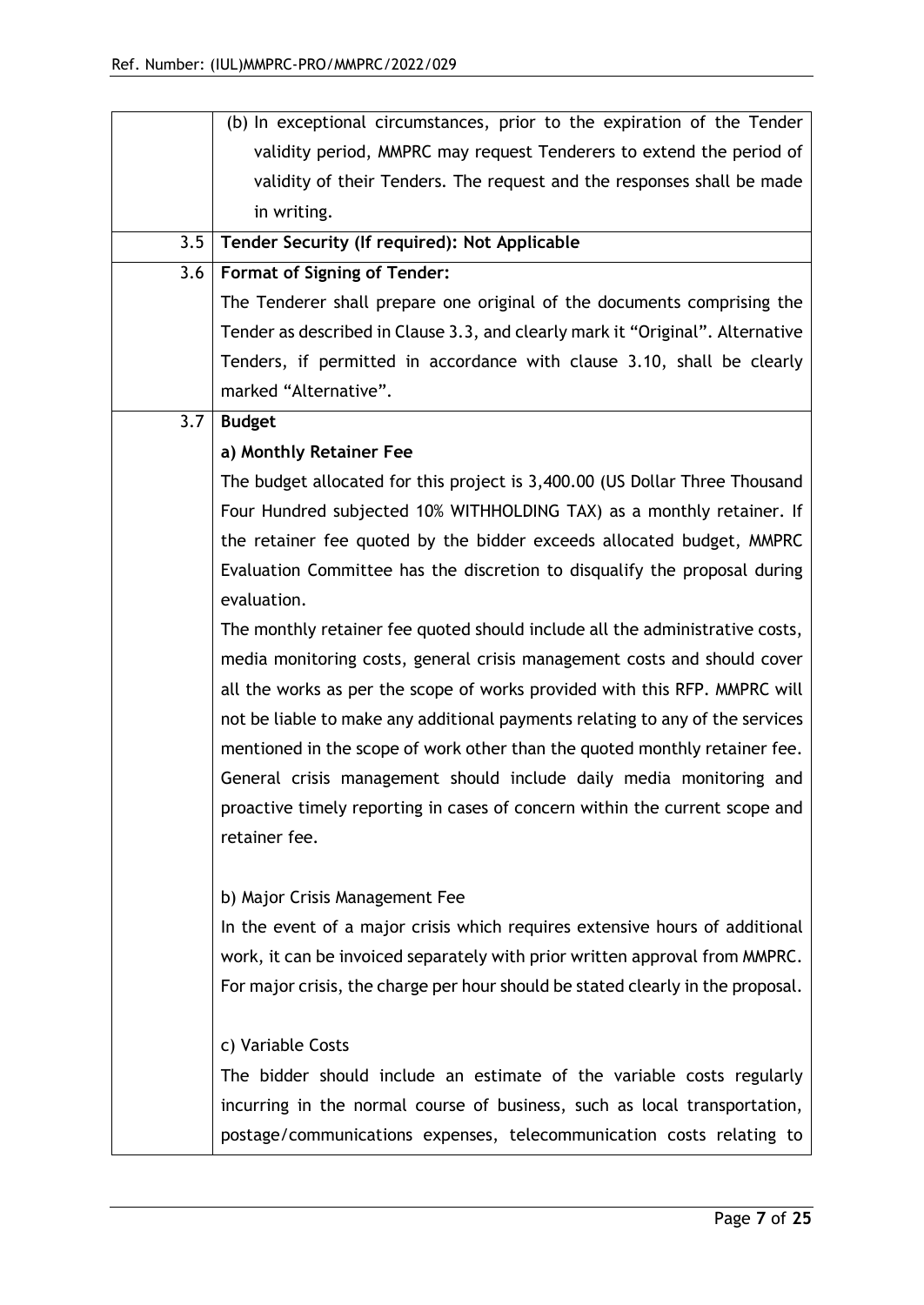|      | media coordination, stationary costs, directly related to the PR and trade     |
|------|--------------------------------------------------------------------------------|
|      | activities for MMPRC.                                                          |
|      | Variable costs should explicitly be agreed upon between the contractor and     |
|      | MMPRC in advance and hence will be allotted or budgeted by MMPRC. In           |
|      | addition, this contractor should be willing to bear the payments on behalf of  |
|      | MMPRC (with prior approval) for the events organized by the corporation.       |
|      | The expenses for such services and activities can be invoiced in the following |
|      | month with the retainer fee. The selected contractor will be compensated       |
|      | for its services by MMPRC upon an agreed schedule of payments including        |
|      | pre-approved and out of pocket expenses. Invoices will be paid on a monthly    |
|      | basis following MMPRC receipt and approval of the monthly status report and    |
|      | appropriate supporting documentation.                                          |
|      |                                                                                |
|      | In case if urgent payments are required to be made, the selected party         |
|      | should be able to make the payment on behalf of MMPRC and MMPRC will           |
|      | reimburse the amount upon prior written approval.                              |
| 3.8  | <b>Contract Period</b>                                                         |
|      | The contract period will be 01 year with possibility of extension, if the      |
|      | work conducted by the selected party meets the expectations of MMPRC. In       |
|      | case if the contract is renewed by MMPRC, the monthly retainer fee can be      |
|      | increased by a maximum of 20% of the existing contract price depending on      |
|      | the changes in the "Scope of the Work' proposed.                               |
|      |                                                                                |
| 3.9  | <b>Taxes</b>                                                                   |
|      | a) Local Bidders shall quote the prices inclusive of GST                       |
|      | b) Pursuant to section 55 (a) of the Maldives Income Tax Act, all              |
|      | international bidders are subject to a 10% withholding tax deduction           |
|      | from the invoice total amount.                                                 |
| 3.10 | <b>Alternative Tenders:</b>                                                    |
|      | It is permitted to submit Alternative Tenders.                                 |
| 3.11 | <b>Incomplete Tender:</b>                                                      |
|      | Any tender that does not include all information and documents stated in       |
|      | clause 3.3 shall be considered as Incomplete Tender.                           |
| 3.12 | <b>Conflict of Interest:</b>                                                   |
|      | A Tenderer shall not have a conflict of interest. All Tenderers found to       |
|      | have a conflict of interest shall be disqualified. A Tenderer may be           |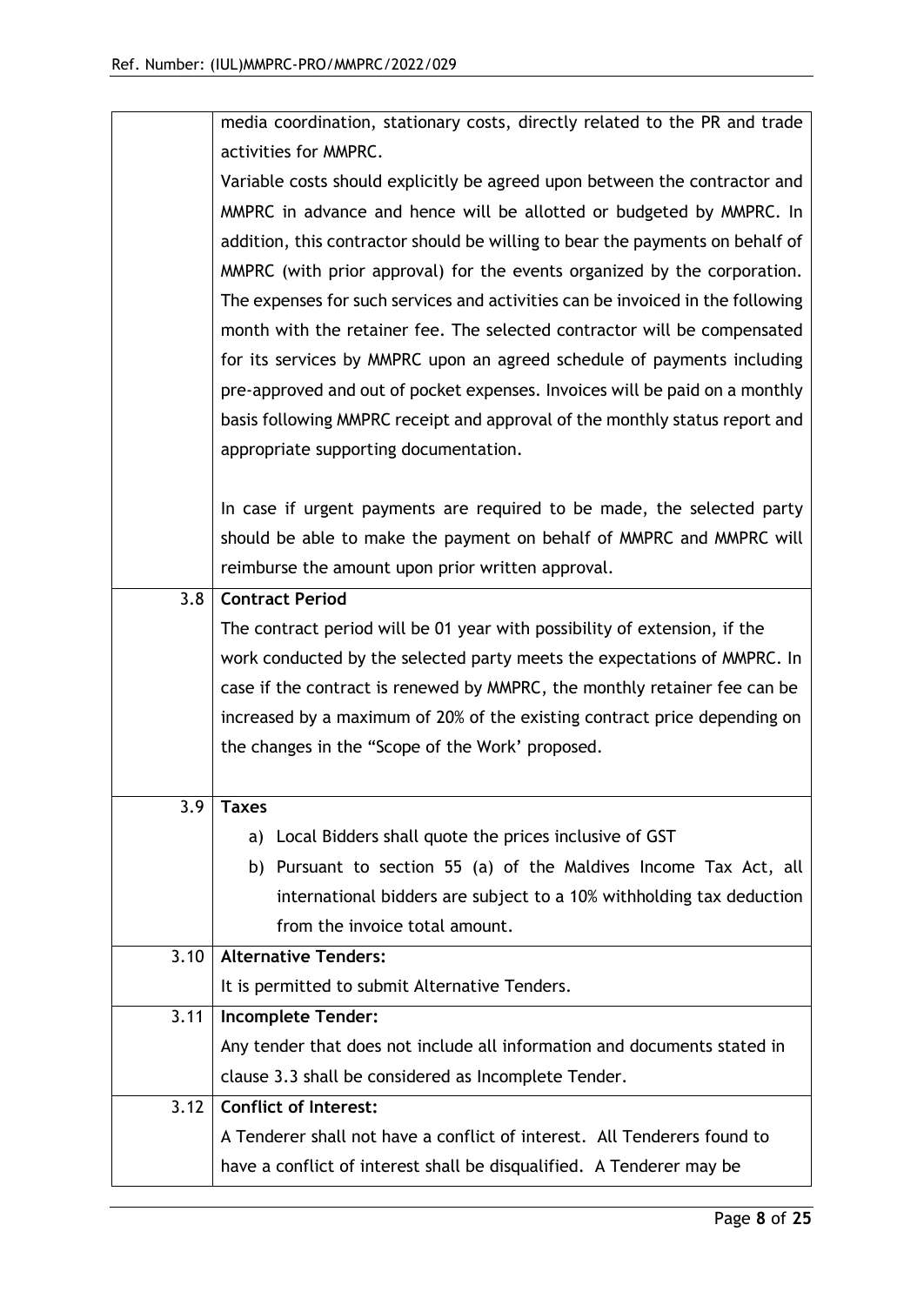|      | considered to have a conflict of interest with one or more parties in this     |
|------|--------------------------------------------------------------------------------|
|      | tendering process, if:                                                         |
|      | (a) they have a controlling partner in common; or                              |
|      | (b) they receive or have received any direct or indirect subsidy from any      |
|      | of them; or                                                                    |
|      | (c) they have the same legal representative for purposes of this Tender; or    |
|      | (d) they have a relationship with each other, directly or through common       |
|      | third parties, that puts them in a position to have access to                  |
|      | information about or influence on the Tender of another Tenderer, or           |
|      | influence the decisions of the Employer regarding this tendering               |
|      | process; or                                                                    |
|      | (e) a Tenderer participates in more than one Tender in this tendering          |
|      | process. Participation by a Tenderer in more than one Tender will              |
|      | result in the disqualification of all Tenders in which the party is            |
|      | involved. However, this does not limit the inclusion of the same               |
|      | subcontractor in more than one Tender; or                                      |
|      | (f) a Tenderer or any of its affiliates participated as a consultant in the    |
|      | preparation of the design or technical specifications of the contract          |
|      | that is the subject of the Tender; or                                          |
|      | (g) a Tenderer, or any of its affiliates has been hired (or is proposed to be  |
|      | hired) by MMPRC.                                                               |
| 3.13 | The Bidder shall not engage in corrupt or fraudulent practices in the          |
|      | preparation or lodgment of a Bid. The Bidder shall not have any commercial     |
|      | mutual benefits with other Bidder(s) submitting the Bids on the date of        |
|      | submission of the Bid.                                                         |
| 3.14 | <b>Authorization:</b>                                                          |
|      | The original and the Alternative Tender shall be signed by a person duly       |
|      | authorized to sign on behalf of the Tenderer. This authorization shall consist |
|      | of a written confirmation and shall be attached to the Tender. The name        |
|      | and position held by each person signing the authorization must be typed or    |
|      | printed below the signature.                                                   |
| 4.   | <b>Submission and Opening of Tenders</b>                                       |
| 4.1  | <b>Sealing of Tenders:</b>                                                     |
| 4.2  | <b>Deadline for Submission of Tenders:</b>                                     |
|      | Tenders must be received by MMPRC at the address or by email and no<br>(a)     |
|      | later than the date and time mentioned in clause 2.6 of this document.         |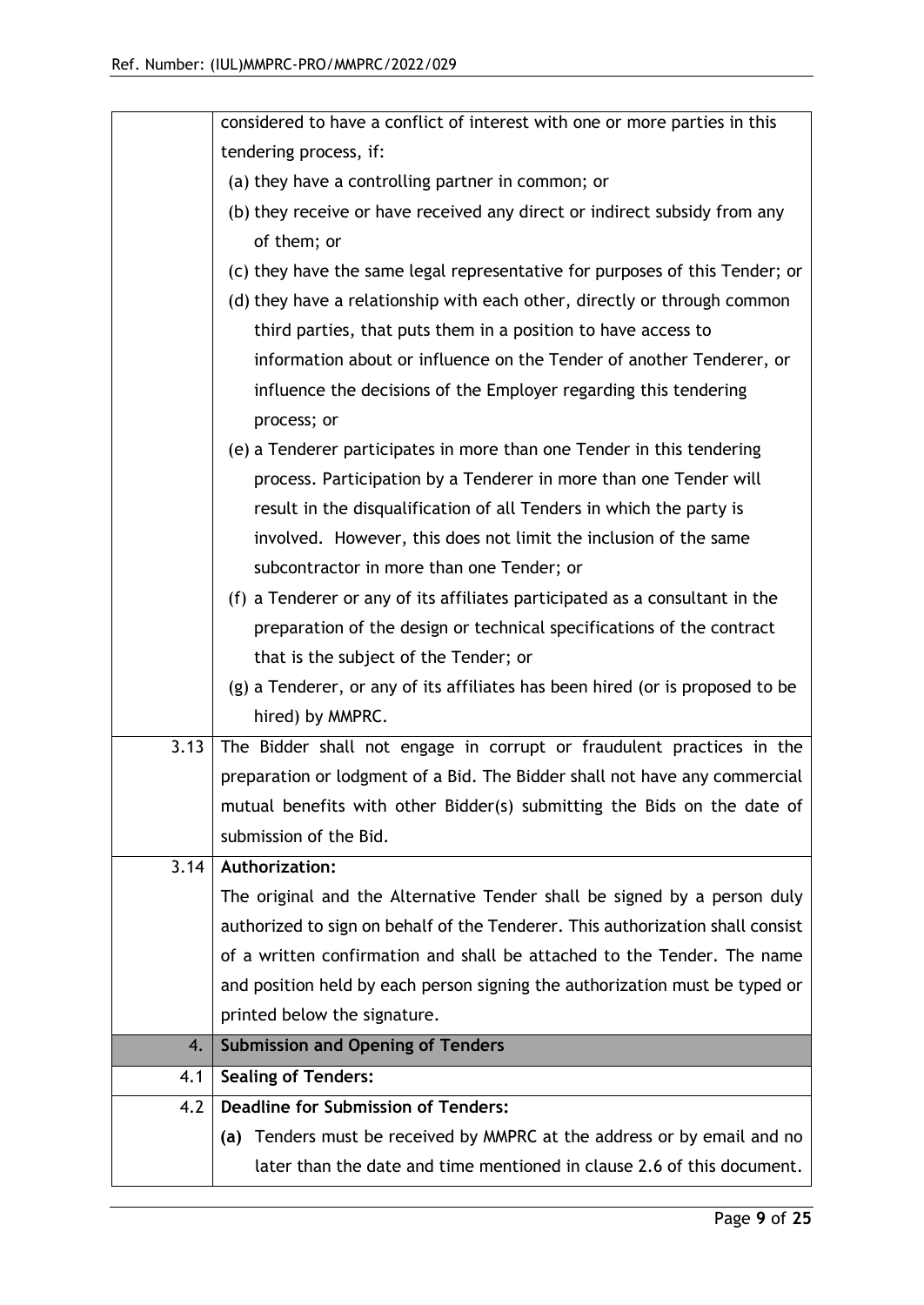|     | (b) MMPRC may, at its discretion, extend the deadline for the submission of            |
|-----|----------------------------------------------------------------------------------------|
|     | Tenders by amending the Tendering Document, in which case all rights                   |
|     | and obligations of the MMPRC and Tenderers previously subject to the                   |
|     | deadline shall thereafter be subject to the deadline as extended.                      |
| 4.3 | <b>Late Tender:</b>                                                                    |
|     | MMPRC shall not consider any Tender that arrives after the deadline for                |
|     | submission of Tenders, in accordance with clause 4.2. Any Tender received              |
|     | by MMPRC after the deadline for submission of Tenders shall be declared                |
|     | late, rejected, and returned unopened to the Tenderer.                                 |
| 4.4 | <b>Best Value Selection and Negotiation</b>                                            |
|     | MMPRC may select the response(s) which demonstrates the best overall                   |
|     | value, including proposed alternatives that will achieve the goals of                  |
|     | MMPRC. MMPRC and a selected bidder may negotiate a change in element                   |
|     | of contract performance or cost identified in the original proposal or the             |
|     | selected bidder's response which results in lower costs or more cost                   |
|     | effective or better value than was presented in the selected bidder's                  |
|     | original value.                                                                        |
| 5.  | <b>Evaluation</b>                                                                      |
|     |                                                                                        |
| 5.1 | The tender evaluations will be carried out as per the evaluation criteria              |
|     | stated under Section 2 of this document. No other evaluation criteria or               |
|     | methodologies shall be permitted.                                                      |
| 5.2 | To assist in the examination, evaluation, and comparison of Bids, MMPRC                |
|     | may, at its discretion, ask any Bidder for clarification of its Bid. The               |
|     | request for clarification and the response shall be in writing, but no change          |
|     | in the price or substance of the Bid shall be sought, offered, or permitted            |
|     | except as required to confirm the correction of arithmetic errors                      |
|     | discovered by MMPRC in the evaluation of the Bids.                                     |
| 5.3 | From the Bid Due Date until the issue of the Letter of Award, if any Bidder            |
|     | wishes to contact MMPRC on any matter related to the Bid or the Bid                    |
|     | Process, it should be done in writing.                                                 |
| 5.4 | Any effort on the part of the Bidders to influence MMPRC in the                        |
|     | examination, evaluation, ranking of Bids may result in the rejection of the            |
|     | respective Bidder's Bid.                                                               |
| 6.  | Tender Security and Performance Guaranty (Not applicable)                              |
| 7.  | Advance Payment - (Not applicable)<br><b>Advance Payment Guaranty (Not applicable)</b> |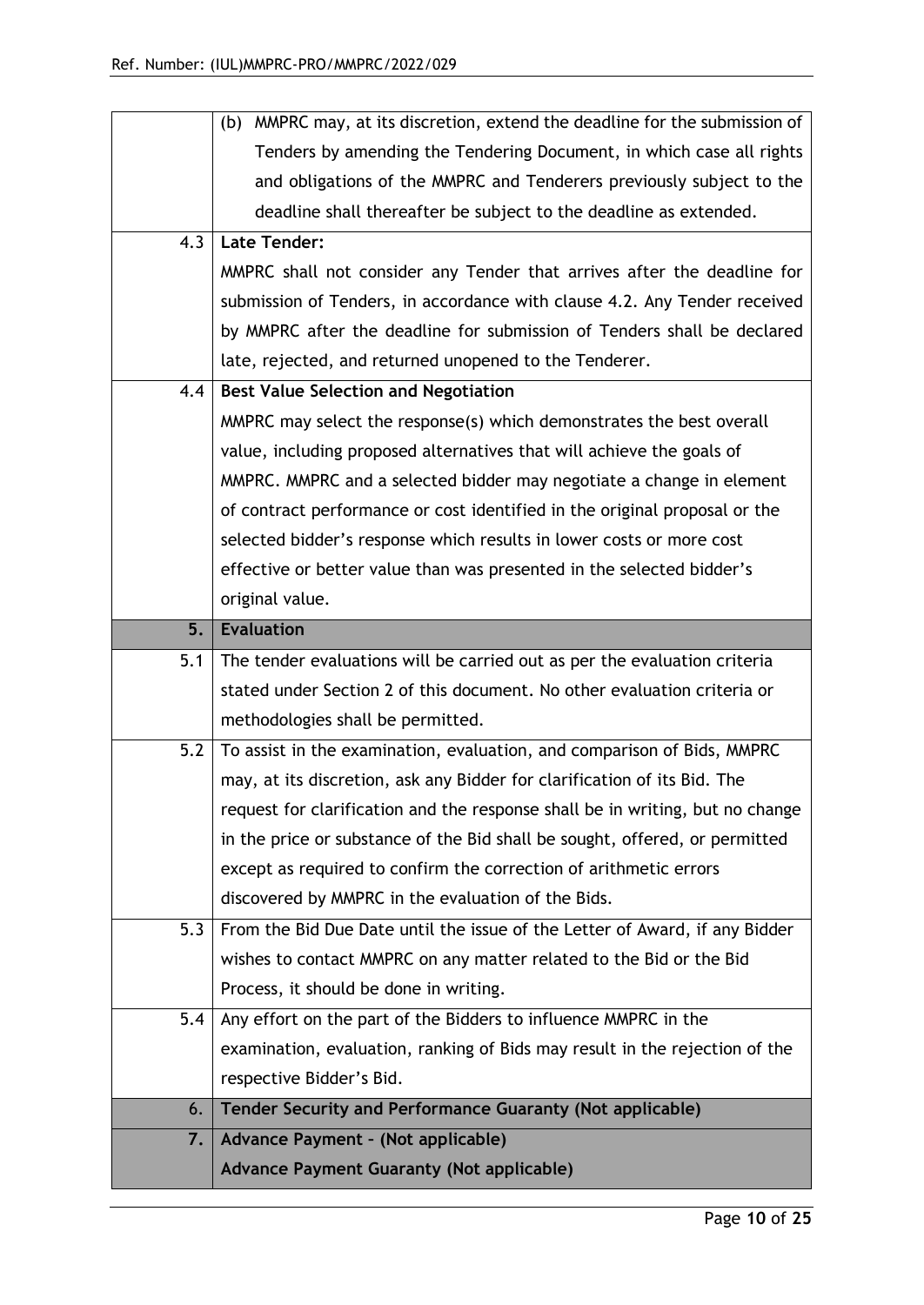| 8                   |                                                                                                                                                                                                             | <b>Penalty &amp; Contract Termination</b>               |              |  |  |
|---------------------|-------------------------------------------------------------------------------------------------------------------------------------------------------------------------------------------------------------|---------------------------------------------------------|--------------|--|--|
| 8.1                 |                                                                                                                                                                                                             | Penalty:                                                |              |  |  |
|                     | MMPRC shall have the right to withhold any payment of the Contract Price,<br>if the Selected party fails to deliver any Works in accordance with the terms<br>of the Agreement.                             |                                                         |              |  |  |
| 8.2                 |                                                                                                                                                                                                             | <b>Contract Termination:</b>                            |              |  |  |
|                     | If the Selected Party fails to carry out any obligation under the Agreement,<br>MMPRC may by notice require the Contractor to make good the failure and<br>to remedy it within a specified reasonable time. |                                                         |              |  |  |
|                     | Section 2 - Evaluation Criteria                                                                                                                                                                             |                                                         |              |  |  |
|                     |                                                                                                                                                                                                             |                                                         |              |  |  |
|                     |                                                                                                                                                                                                             |                                                         |              |  |  |
| Area                |                                                                                                                                                                                                             | <b>Details</b>                                          | <b>Marks</b> |  |  |
| <b>Retainer Fee</b> |                                                                                                                                                                                                             | The Bid proposing the lowest "Retainer Fee" shall       | 30           |  |  |
|                     |                                                                                                                                                                                                             | receive a maximum score of Thirty (30) marks, and       |              |  |  |
|                     |                                                                                                                                                                                                             | marks will be allocated to other Bids according to pro- |              |  |  |
|                     |                                                                                                                                                                                                             | rata basis. The retainer fee quoted should include      |              |  |  |
|                     |                                                                                                                                                                                                             | general crisis management.                              |              |  |  |

|               | generat crisis management.                             |    |
|---------------|--------------------------------------------------------|----|
| Major Crisis  | For major crisis, the charge per hour should be stated | 10 |
| Management    | in the proposal.                                       |    |
| Fee           | proposing the lowest "Major<br>Crisis<br>The<br>Bid    |    |
|               | Management Fee" shall receive a maximum score of       |    |
|               | Ten (10) marks, and marks will be allocated to other   |    |
|               | Bids according to pro-rata basis.                      |    |
| Familiarity   | Marks will be given considering the below-mentioned    | 20 |
| with Maldives | points in the report submitted.                        |    |
| as a tourist  | 1. A tourist destination                               |    |
| destination   | 2. USPs aspiring to the target                         |    |
|               | 3. Australian Market performance to Maldives           |    |
|               | 4. Major tour operators selling Maldives               |    |
| Familiarity   | Marks will be given considering the below- mentioned   | 20 |
| with the      | points in the report submitted.                        |    |
| Australia     | 1. Proof of extensive knowledge of Australia and       |    |
| market.       | including outbound travel,                             |    |
|               | 2. Australian travel trade and media landscape         |    |
|               | 3. Competitor analysis and                             |    |
|               | 4. Economic outlook.                                   |    |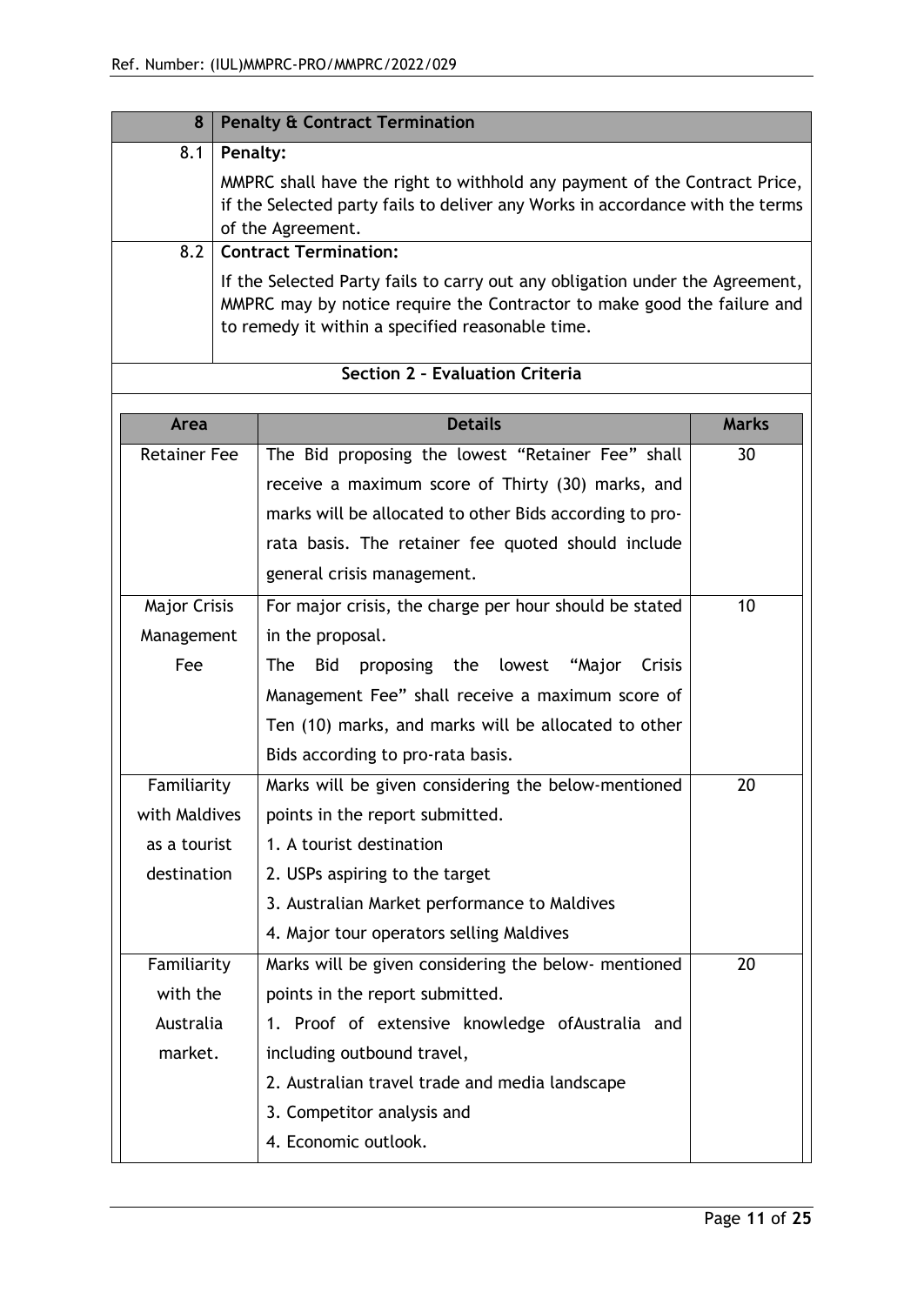| Company    | Marks will be given considering the below mentioned   | 10  |
|------------|-------------------------------------------------------|-----|
| Profile    | points;                                               |     |
|            | a) The organizational capacity and structure.         |     |
|            | b) Proposed account team (This team should            |     |
|            | consist of a dedicated account manager with           |     |
|            | minimum 2 years' experience),                         |     |
|            | c) Number of years in operation                       |     |
|            | d) Location of office(s)                              |     |
|            | e) Services offered directly by agency personnel      |     |
|            | List of the current client list<br>f)                 |     |
| Past       | Marks for experience with related works will be given | 10  |
| Experience | as mentioned below.                                   |     |
|            | a) 3 letters: 10 marks                                |     |
|            | b) 2 letters: 6 marks                                 |     |
|            | c) 1 letter: 3 marks                                  |     |
|            | Marks will be awarded based on the work mentioned in  |     |
|            | the reference letters or emails and their relatedness |     |
|            | to the scope of work mentioned in the RFP.            |     |
|            |                                                       |     |
|            | If the Tenderer/respondent has worked with MMPRC      |     |
|            | and if the performance is found to be unsatisfactory, |     |
|            | then marks will be deducted.                          |     |
|            | <b>TOTAL</b>                                          | 100 |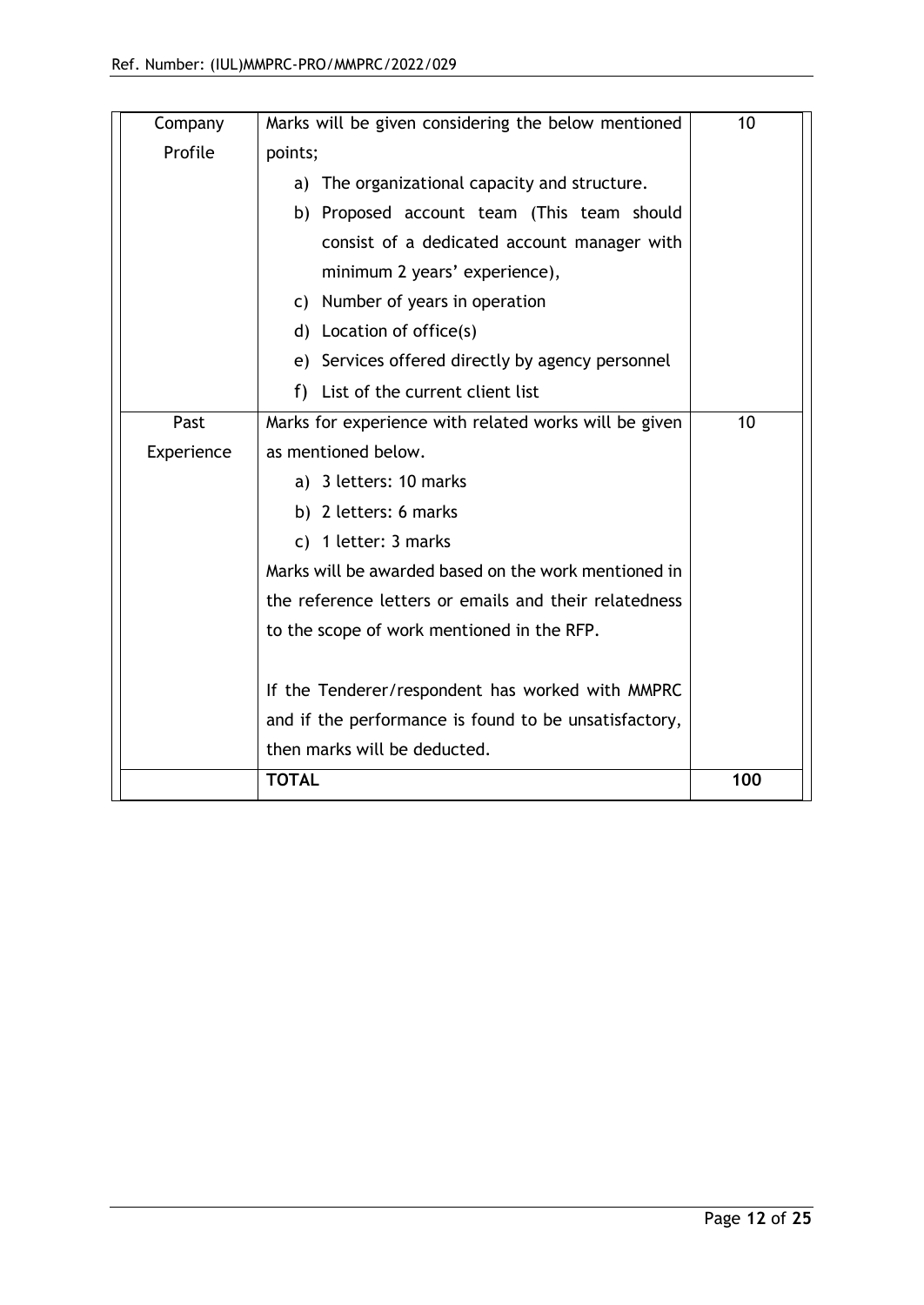| Section 3 - Scope of Work |                                                                           |  |  |  |  |  |  |
|---------------------------|---------------------------------------------------------------------------|--|--|--|--|--|--|
| <b>Scope of Work</b>      |                                                                           |  |  |  |  |  |  |
| 1.                        | Work in close collaboration with MMPRC to achieve the strategic           |  |  |  |  |  |  |
|                           | marketing objectives for the respective target market derived from the    |  |  |  |  |  |  |
|                           | key global marketing objectives of the destination which are to           |  |  |  |  |  |  |
|                           | Increase arrival to achieve the organizational strategic goal.<br>a)      |  |  |  |  |  |  |
|                           | b) Re-orient the perception of Maldives solely as a honeymoon, luxury     |  |  |  |  |  |  |
|                           | destination.                                                              |  |  |  |  |  |  |
|                           | c) Increase the benefits of tourism to the community through              |  |  |  |  |  |  |
|                           | greater emphasis on experiential tourism.                                 |  |  |  |  |  |  |
|                           | d) Maintain tourism sustainability: Increase yield by stimulating         |  |  |  |  |  |  |
|                           | balanced incremental growth that delivers the greatest                    |  |  |  |  |  |  |
|                           | economic impact through programs/activities that focus on;                |  |  |  |  |  |  |
|                           | Sustaining growing visitor volume                                         |  |  |  |  |  |  |
|                           | Increasing spending (through design of wholesome tourist                  |  |  |  |  |  |  |
|                           | experiences)                                                              |  |  |  |  |  |  |
|                           | Extending length of stay                                                  |  |  |  |  |  |  |
|                           | Increasing visit frequency and visitor retention                          |  |  |  |  |  |  |
|                           | Reducing the gap between seasonal highs and lows                          |  |  |  |  |  |  |
|                           | Encouraging travel to various atolls/regions                              |  |  |  |  |  |  |
| 2.                        | Assist MMPRC to utilize various marketing tactics in the target           |  |  |  |  |  |  |
|                           | market to achieve the marketing strategies.                               |  |  |  |  |  |  |
|                           |                                                                           |  |  |  |  |  |  |
|                           | 2.1 Promote Maldives as a premier luxury destination with various options |  |  |  |  |  |  |
|                           | to experience it.                                                         |  |  |  |  |  |  |
|                           | a) Promoting and maintaining the image of the Maldives around the         |  |  |  |  |  |  |
|                           | globe as a premium luxury beach destination                               |  |  |  |  |  |  |
|                           | b) Promote the affordable options of Maldives.                            |  |  |  |  |  |  |
|                           | c) Promote Brand Maldives under one umbrella.                             |  |  |  |  |  |  |
|                           | d) Communicate various options to experience the Maldives under           |  |  |  |  |  |  |
|                           | the unified umbrella of Brand Maldives which includes resorts,            |  |  |  |  |  |  |
|                           | guesthouses, and safaris.                                                 |  |  |  |  |  |  |
|                           | e) Communicate specific features of regional destinations including       |  |  |  |  |  |  |
|                           | specific atolls and islands to include resorts and guesthouses.           |  |  |  |  |  |  |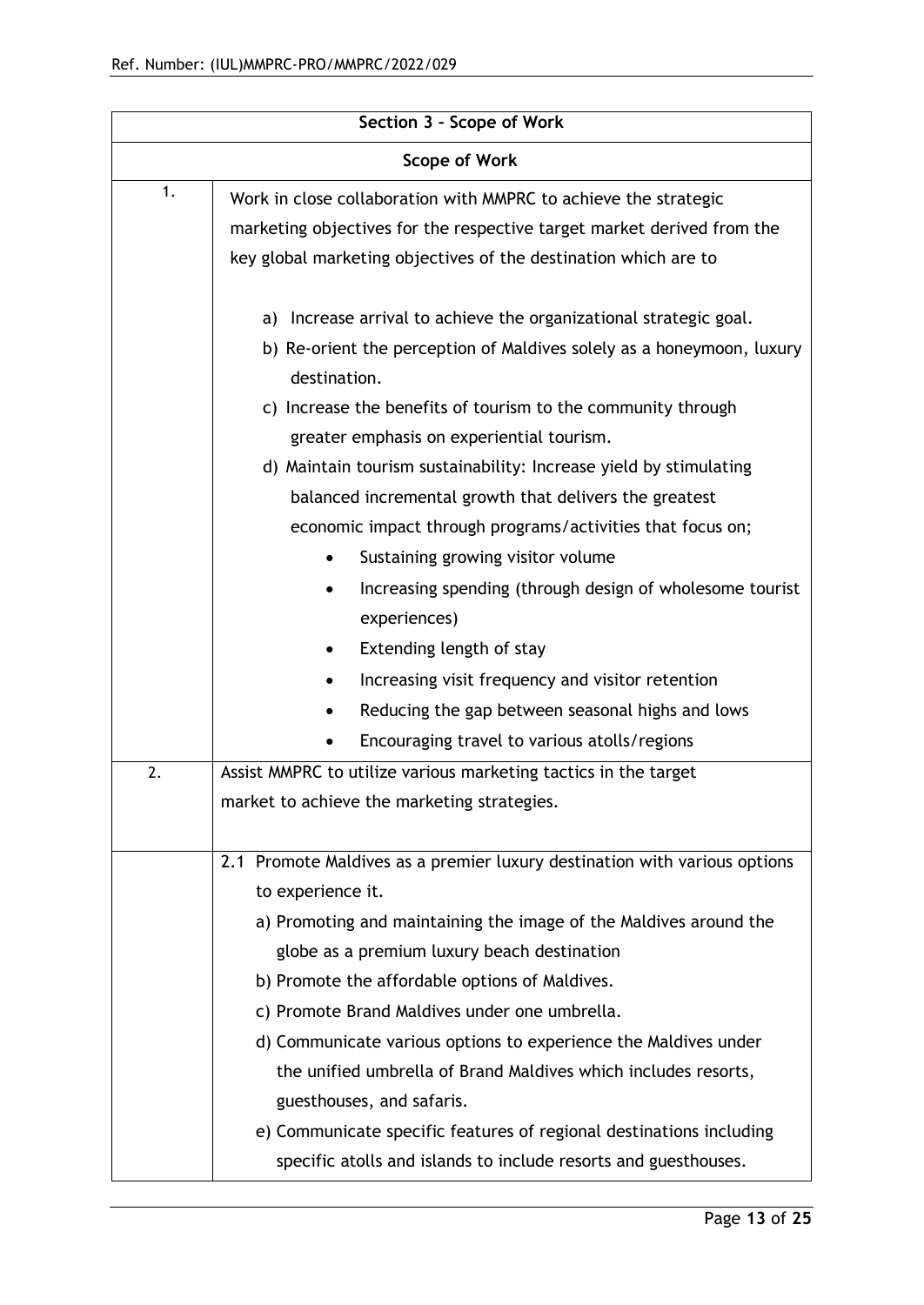| 2.2 Promote Maldives as a safe tourist destination                    |  |  |  |  |
|-----------------------------------------------------------------------|--|--|--|--|
| a) Continue to promote the Maldives as one of the safest destinations |  |  |  |  |
| in the world due to its geography.                                    |  |  |  |  |
| b) One-island-one-resort, guesthouse islands, safaris.                |  |  |  |  |
| c) Safety measures in place                                           |  |  |  |  |
| d) Control of infection rates (when that happens)                     |  |  |  |  |
| 2.3 Promote the diverse experiences offered (not just a honeymoon     |  |  |  |  |
| destination)                                                          |  |  |  |  |
| a) Promote diverse holiday experiences in Maldives under one          |  |  |  |  |
| umbrella. Focus on nature; preservation, beaches, reefs and other     |  |  |  |  |
| natural attractions such as mangroves.                                |  |  |  |  |
| b) Communicate various experiences, nature, cuisine, culture, diving, |  |  |  |  |
| beaches, MICE.                                                        |  |  |  |  |
| c) Greater focus on various types of resorts; luxury, fun and         |  |  |  |  |
| adventure, family.                                                    |  |  |  |  |
|                                                                       |  |  |  |  |
| 2.4 Build and establish image of the Maldives as a top of the mind    |  |  |  |  |
| destination in target markets                                         |  |  |  |  |
| a) Strategically target individual markets to raise awareness and     |  |  |  |  |
| raise the Maldives as the top of the mind destination. (measurable    |  |  |  |  |
| on Google search rankings etc.)                                       |  |  |  |  |
| b) Use of various communications tools and platforms to raise         |  |  |  |  |
| awareness in important markets through a more localized               |  |  |  |  |
| approach;                                                             |  |  |  |  |
| c) Greater use of local languages,                                    |  |  |  |  |
| d) Use of people from nationality in ads and PR programs both on      |  |  |  |  |
| conventional and digital media.                                       |  |  |  |  |
| e) Depictions on how the destination caters to tastes and preferences |  |  |  |  |
| of specific nationalities.                                            |  |  |  |  |
|                                                                       |  |  |  |  |
| 2.5 Propose and assist in the development and expansion of effective  |  |  |  |  |
| social media platforms and programs for direct engagement, while      |  |  |  |  |
| maintaining effective offline presence.                               |  |  |  |  |
| a) Continue the development of effective social media platforms       |  |  |  |  |
| developed during the pandemic, for direct communication and           |  |  |  |  |
| engagement with various stakeholders.                                 |  |  |  |  |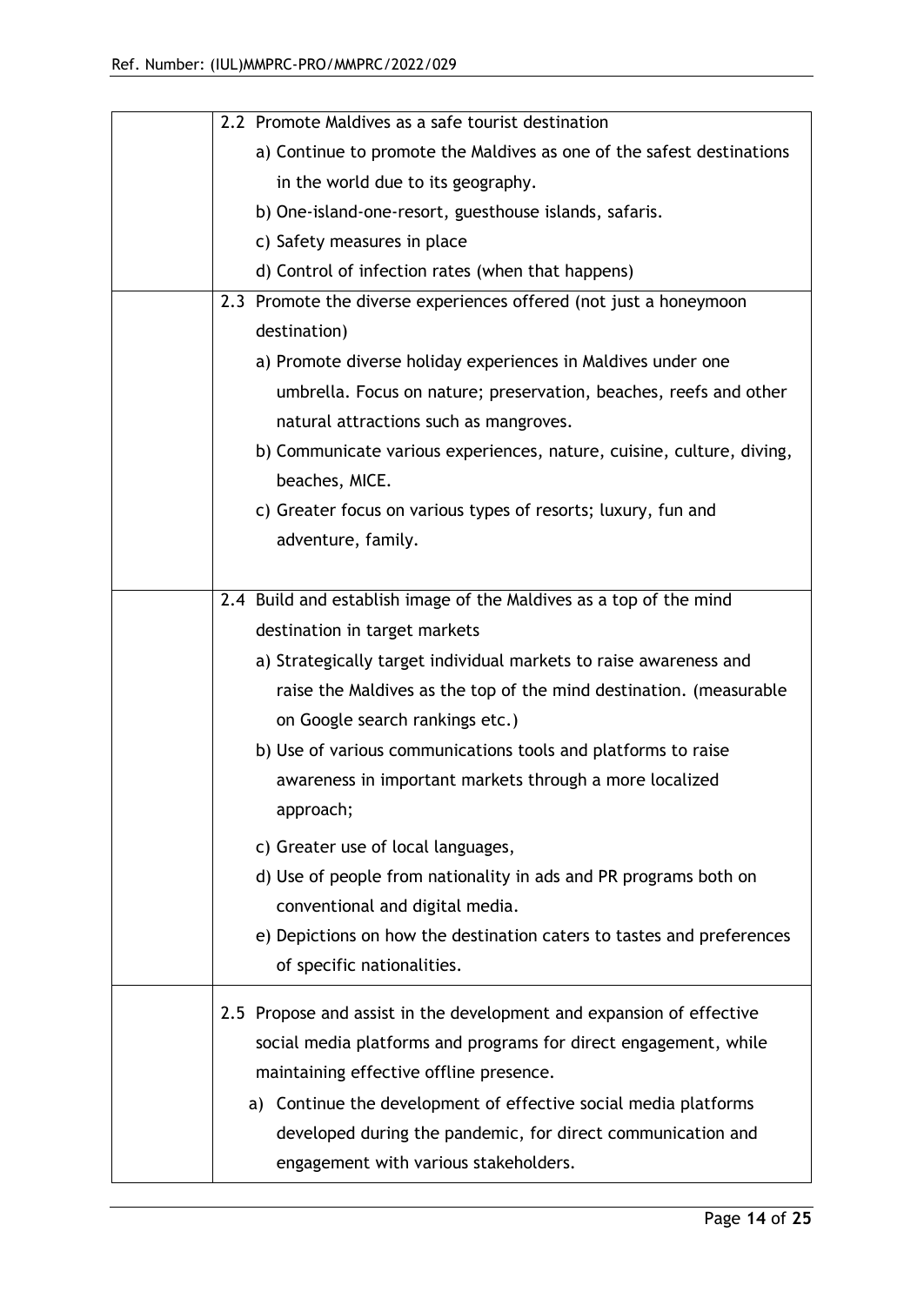|    | b) Webinars                                                                 |  |  |  |  |  |
|----|-----------------------------------------------------------------------------|--|--|--|--|--|
|    | c) Online press conferences                                                 |  |  |  |  |  |
|    | d) Engagement directly with travel agents in various countries              |  |  |  |  |  |
|    | e) Achieve the perfect balance between offline and online activities        |  |  |  |  |  |
|    | as the opportunity for offline activities increase, with the easing         |  |  |  |  |  |
|    | of restrictions imposed due to Covid-19 around the world.                   |  |  |  |  |  |
|    | 2.6 Promote strategic partnership with travel service providers.            |  |  |  |  |  |
|    | Identify effective partnerships with international travel and tourism<br>a) |  |  |  |  |  |
|    | stakeholders such as airlines and tour operators which serve the            |  |  |  |  |  |
|    | Maldives.                                                                   |  |  |  |  |  |
|    | Focused joint promotional activities with such stakeholders to boost<br>b)  |  |  |  |  |  |
|    | arrivals from specific source markets and for specific time periods.        |  |  |  |  |  |
|    | Drive towards uniform marketing themes with local industry<br>C)            |  |  |  |  |  |
|    | stakeholders.                                                               |  |  |  |  |  |
|    | 2.7 Maintaining the perfect balance between B2C and B2B promotional         |  |  |  |  |  |
|    | campaigns and activities.                                                   |  |  |  |  |  |
|    | a) Conduct scheduled online B2C destination specific and global             |  |  |  |  |  |
|    | campaigns throughout the year.                                              |  |  |  |  |  |
|    | b) Identify and organize effective offline B2C activities in various        |  |  |  |  |  |
|    | source markets.                                                             |  |  |  |  |  |
|    | c) Localize B2C online and offline campaigns to suit the source             |  |  |  |  |  |
|    | market in which activities are conducted.                                   |  |  |  |  |  |
|    | 2.8 Building greater capacity in MMPRC to conduct effective localized       |  |  |  |  |  |
|    | campaigns with emphasis on conducting activities in the local               |  |  |  |  |  |
|    | language of the source markets.                                             |  |  |  |  |  |
|    | Creating the means to access language resources in the languages<br>a)      |  |  |  |  |  |
|    | of the main source markets such as Chinese, Russian, German,                |  |  |  |  |  |
|    | Italian, Japanese, Arabic and French.                                       |  |  |  |  |  |
| 3. |                                                                             |  |  |  |  |  |
|    | 3.1 Monthly market report (to be submitted before the end of the first      |  |  |  |  |  |
|    | week of every month). The report format should consist of two parts,        |  |  |  |  |  |
|    | a) Market report: (consisting of market research/intelligence               |  |  |  |  |  |
|    | information and current economic and market trends as well as               |  |  |  |  |  |
|    | competitor activity analysis) and                                           |  |  |  |  |  |
|    | b) Report and presentation of activities undertaken during the month        |  |  |  |  |  |
|    | such as:                                                                    |  |  |  |  |  |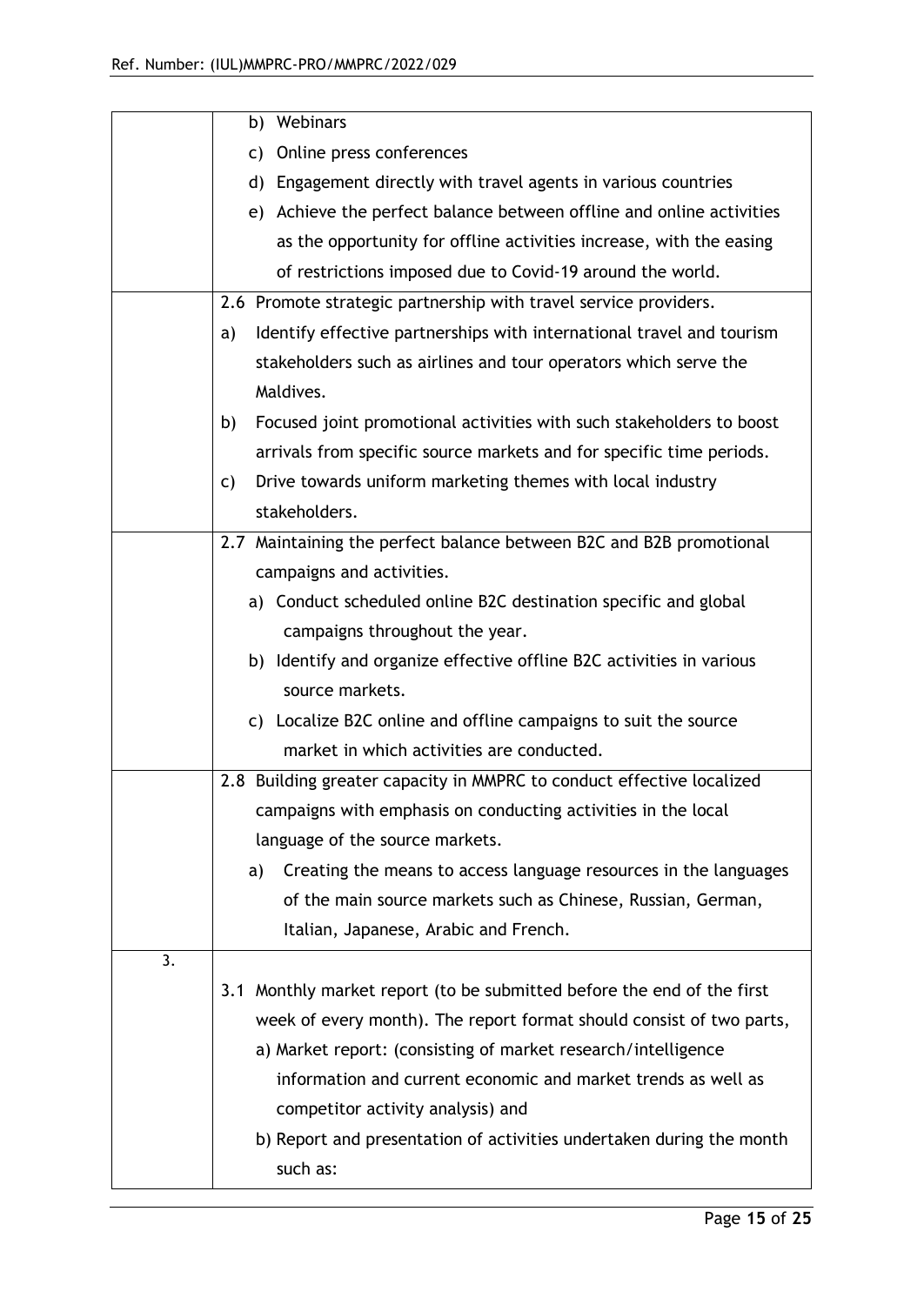|    | • Brief summary of the meeting held with stakeholders and their             |  |  |  |  |  |
|----|-----------------------------------------------------------------------------|--|--|--|--|--|
|    | contact name email address, phone number and;                               |  |  |  |  |  |
|    | • trade-related activities undertaken by the Agency on behalf of            |  |  |  |  |  |
|    | MMPRC, media clippings).                                                    |  |  |  |  |  |
|    | • Metrics/ROI for each activity conducted and reach generated               |  |  |  |  |  |
|    | through PR influence                                                        |  |  |  |  |  |
| 4. | Plan, coordinate and execute a minimum of 3 group familiarization trips     |  |  |  |  |  |
|    | (approximately 5 representatives in every group) and a stream of individual |  |  |  |  |  |
|    | familiarization trips (as agreed in initial roll-out plan) throughout the   |  |  |  |  |  |
|    | contract period of 12 months. That is, 2 group media fam trips, 1 group     |  |  |  |  |  |
|    | Travel agent fam<br>trip and an<br>agreed<br>number of<br>individual        |  |  |  |  |  |
|    | media/influencers/KOL/celebrity/blogger fam trips.                          |  |  |  |  |  |
|    |                                                                             |  |  |  |  |  |
|    | Representative of PR agency to join group familiarization trips where       |  |  |  |  |  |
|    | necessary.                                                                  |  |  |  |  |  |
| 5. | Production & distribution of bi-monthly Newsletter and press releases       |  |  |  |  |  |
|    | distributed to the media travel trade database. Database should include     |  |  |  |  |  |
|    | all major travel trade, mainstream news, travel trade and relevant tourism  |  |  |  |  |  |
|    | industry contacts.                                                          |  |  |  |  |  |
| 6. | Managing and updating a media and tour operator database for MMPRC.         |  |  |  |  |  |
|    | Databases should be shared with MMPRC at a mutually agreed date at the      |  |  |  |  |  |
|    | beginning of the contract and updated and shared every quarter. The         |  |  |  |  |  |
|    | database should be updated with all the information that is required        |  |  |  |  |  |
|    | by MMPRC. To share contact details of participants of events, sales calls,  |  |  |  |  |  |
|    | etc. held during the contract periods.                                      |  |  |  |  |  |
| 7. | PR Agency should monitor the media as part of regular monthly tasks,        |  |  |  |  |  |
|    | except for the cases where the PR Agency is requested to use a specialized  |  |  |  |  |  |
|    | monitoring firm by MMPRC in writing to carry out such monitoring outside    |  |  |  |  |  |
|    | the monthly scope of work. Media monitoring reports should identify PR      |  |  |  |  |  |
|    | generated articles (through news blasts/newsletters, familiarization trips  |  |  |  |  |  |
|    | and other means) and other clippings of the destination generated in the    |  |  |  |  |  |
|    | market, their reach and media value. Monitoring reports should give an      |  |  |  |  |  |
|    | analysis of general topics of interest about the destination in the market, |  |  |  |  |  |
|    | identify positive vs. negative articles and include professional advice on  |  |  |  |  |  |
|    | recommended actions to diffuse negative impact to the destination that      |  |  |  |  |  |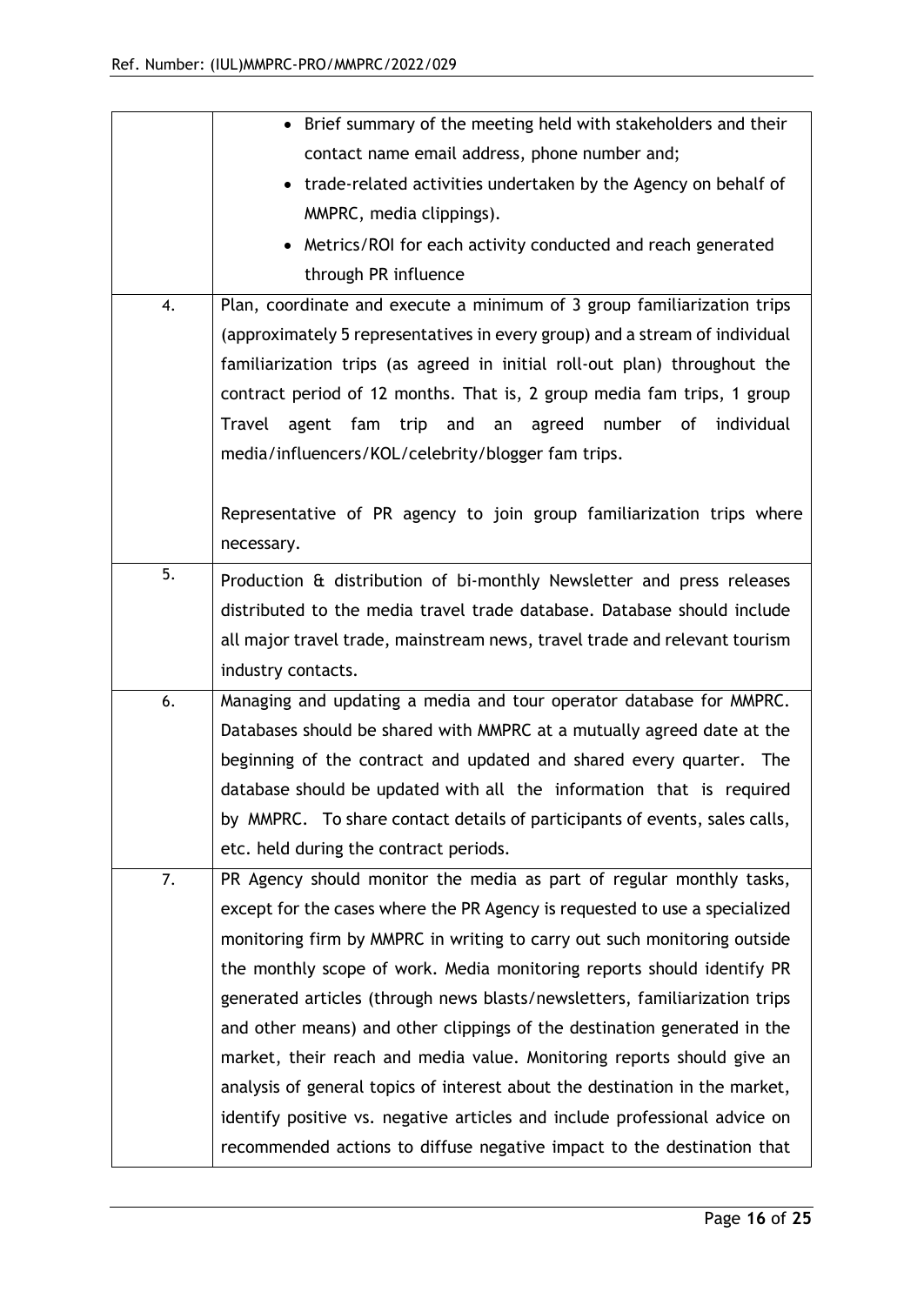|    | may arise. This report should be shared with MMPRC within the first 10 days  |  |  |  |  |  |  |
|----|------------------------------------------------------------------------------|--|--|--|--|--|--|
|    | of each month.                                                               |  |  |  |  |  |  |
|    |                                                                              |  |  |  |  |  |  |
|    | Issues that need immediate addressing, especially that may cause negative    |  |  |  |  |  |  |
|    | rift to the destination image should be proactively addressed to MMPRC in    |  |  |  |  |  |  |
|    | a timely manner.                                                             |  |  |  |  |  |  |
| 8. | Attend, assist and represent Maldives in exhibitions/fairs in the target     |  |  |  |  |  |  |
|    | market, assist MMPRC to arrange meetings and interviews with travel          |  |  |  |  |  |  |
|    | professionals (tour ops/travel agents, airlines, hotel representatives,      |  |  |  |  |  |  |
|    | etc.) during travel trade fairs and follow-up on meetings conducted and      |  |  |  |  |  |  |
|    | other requests such as promotional material requests, etc.                   |  |  |  |  |  |  |
|    |                                                                              |  |  |  |  |  |  |
|    | In the event that MMPRC officials do not travel to the exhibition due to     |  |  |  |  |  |  |
|    | various reasons (such as restrictions to travel due to Covid-19 or due to    |  |  |  |  |  |  |
|    | any other unforeseen reason), PR should manage the stand and conduct         |  |  |  |  |  |  |
|    | activities throughout the exhibition on behalf of MMPRC.                     |  |  |  |  |  |  |
|    |                                                                              |  |  |  |  |  |  |
|    | No additional management costs should be charged to MMPRC. In the case       |  |  |  |  |  |  |
|    | of the event being held in a city other than the city where the agency       |  |  |  |  |  |  |
|    | office is located then MMPRC will bear the cost for food, lodging and        |  |  |  |  |  |  |
|    | transport. This cost should be pre-approved by MMPRC in writing.             |  |  |  |  |  |  |
|    |                                                                              |  |  |  |  |  |  |
|    | Database of all contacts established during the event including Name of      |  |  |  |  |  |  |
|    | person, title, Agency, address, phone number and email addresses, should     |  |  |  |  |  |  |
|    | be shared with MMPRC along with the follow up report within 10 working       |  |  |  |  |  |  |
|    | days after the close event.                                                  |  |  |  |  |  |  |
| 9. | Organize and manage a minimum of one Roadshow in multiple cities OR a        |  |  |  |  |  |  |
|    | marketing event approved by MMPRC based on the annual marketing plan         |  |  |  |  |  |  |
|    | for the target market within the year.                                       |  |  |  |  |  |  |
|    |                                                                              |  |  |  |  |  |  |
|    | All arrangements from planning to execution, including recommendation        |  |  |  |  |  |  |
|    | for potential cities, quotation options for various venues (venue hire, food |  |  |  |  |  |  |
|    | and beverage, AV, etc.), rate negotiations, internal travel options for      |  |  |  |  |  |  |
|    | Maldives officials and industry participants (travel itinerary, booking      |  |  |  |  |  |  |
|    | trains/airline, negotiating special rates at host hotels, booking hotels,    |  |  |  |  |  |  |
|    | provision of database of top travel trade invitees in each respective city   |  |  |  |  |  |  |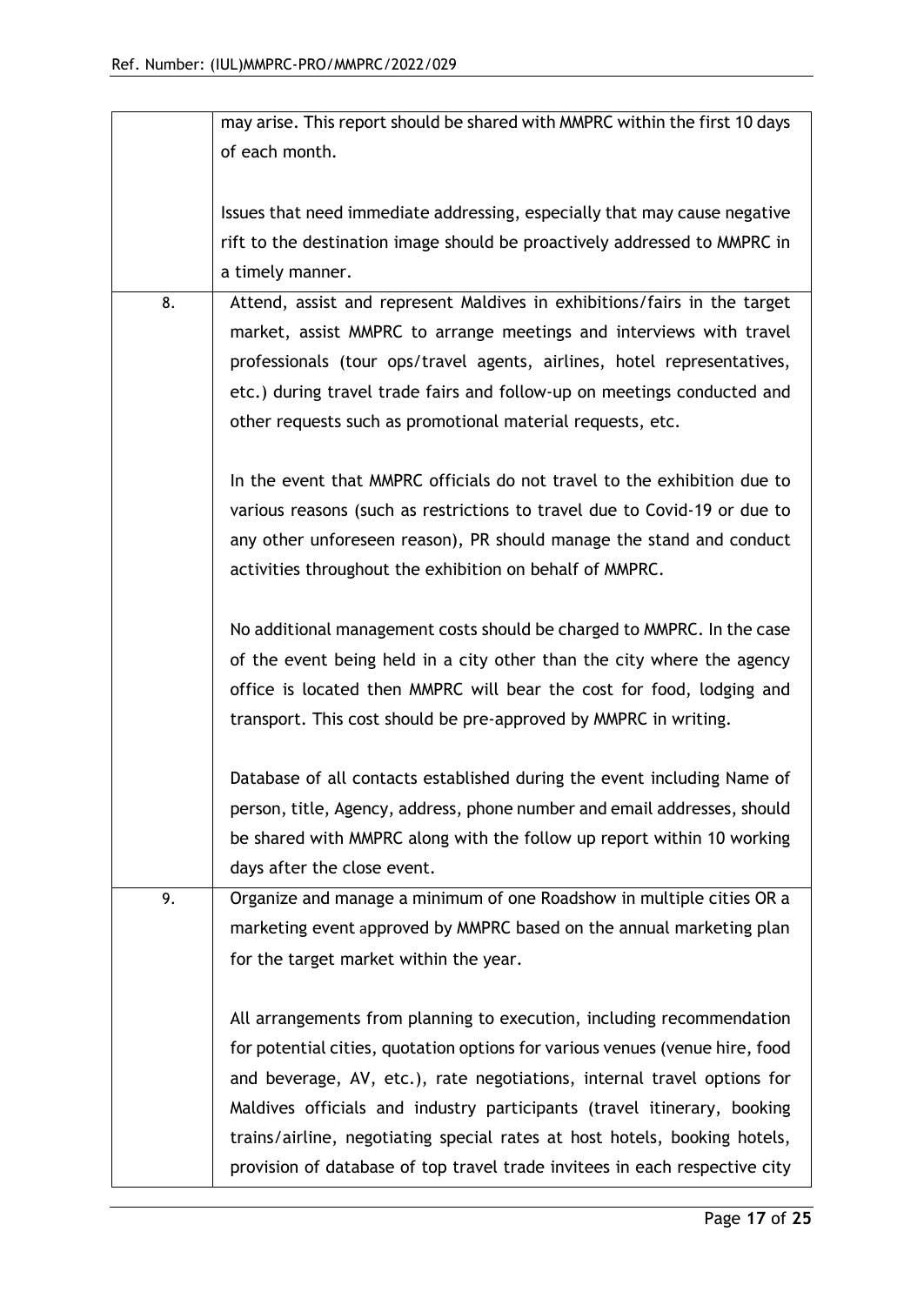|     | prior to the event and invitations management should be conducted by            |
|-----|---------------------------------------------------------------------------------|
|     | the Agency with written request from MMPRC.                                     |
|     |                                                                                 |
|     | No additional management costs should be charged to MMPRC. In the case          |
|     |                                                                                 |
|     | of the event being held in a city other than the city where the agency          |
|     | office is located then MMPRC will bear the cost for food, lodging and           |
|     | transport. This cost should be pre-approved by MMPRC in writing. All costs      |
|     | related to hosting the Roadshow will be borne by MMPRC.                         |
|     |                                                                                 |
|     | Agency should provide a confirmed list of attendees for the roadshow (by        |
|     | city) 2 weeks in advance of the date of the event, allowing Maldives            |
|     | industry partners lead time to pre-schedule meetings as required.               |
|     |                                                                                 |
|     | Database of all contacts established during the event including Name of         |
|     | person, title, Agency, address, phone number and email addresses, should        |
|     | be shared with MMPRC along with the follow up report within 10 working          |
|     | days after the close event.                                                     |
|     |                                                                                 |
|     | A "Management Fee" can be applied to organize additional road shows or          |
|     | marketing events. This management fee will have to be pre-approved in           |
|     | writing by MMPRC.                                                               |
| 10. | Actively seek out opportunities in the market for promoting Maldives and        |
|     |                                                                                 |
|     | advise MMPRC. Particular emphasis should be given to identifying                |
|     | traditional PR opportunities to generate positive PR for the destination        |
|     | through non-paid collaborations/barter arrangements and joint campaigns.        |
|     | Minimum of two such high impact campaigns should be carried out                 |
|     | throughout the year within the retainer fee.                                    |
| 11. | Liaise with stakeholders including tour operators (online and offline) and      |
|     | airlines to develop partnership opportunities and build relationships and       |
|     | handle trade inquiries through establishment of effective information           |
|     | service for the travel trade. The Agency should be able to answer questions     |
|     | and fulfil inquiries on all Maldives aspects. Trade inquiries will be fulfilled |
|     | by distribution of digital information or fact sheets/brochures, product        |
|     | news/information, videos, photos, slides and other content.                     |
|     |                                                                                 |
|     |                                                                                 |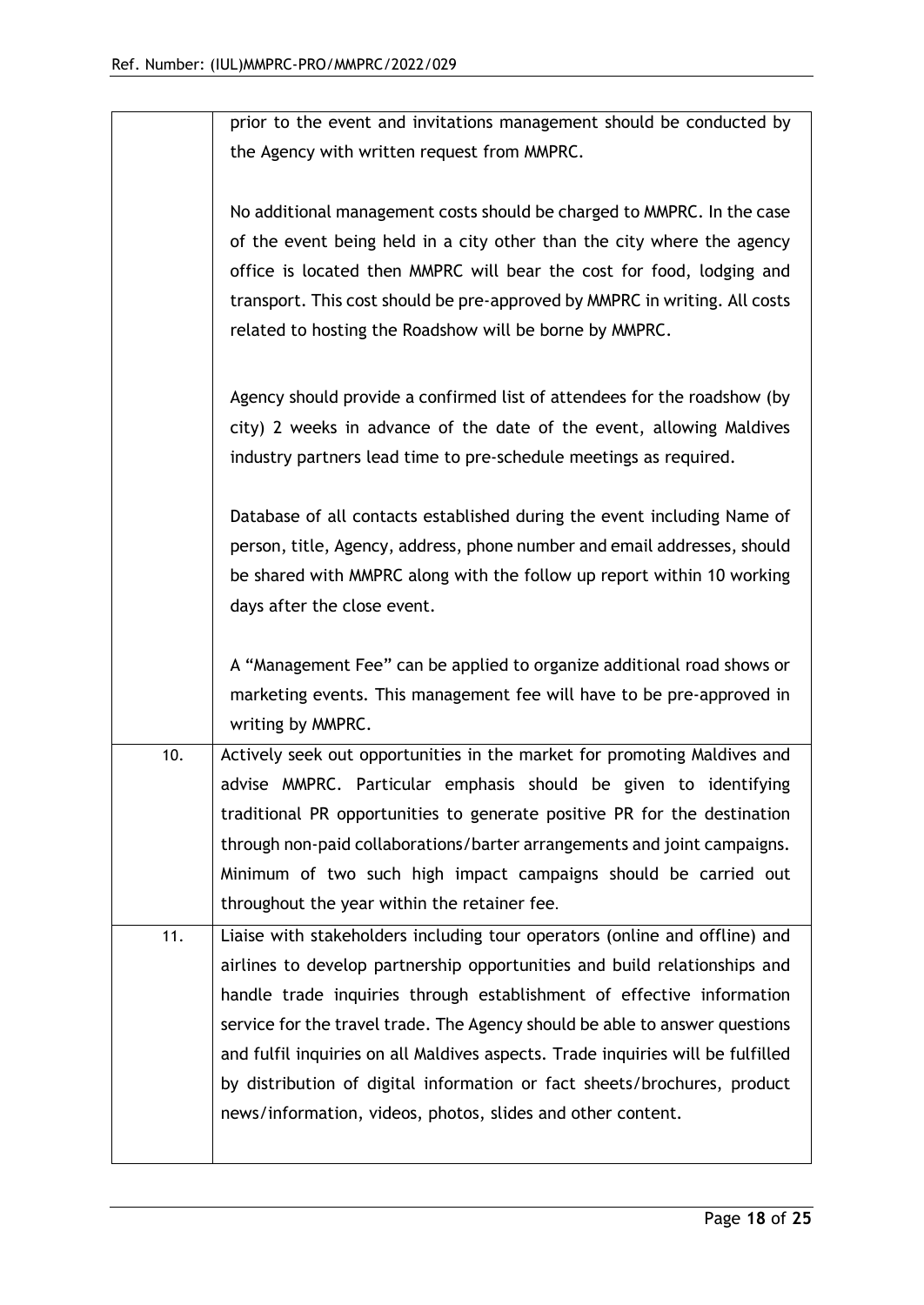|     | Actively seek out and propose a minimum of 2 (two) opportunities with         |  |  |  |  |  |
|-----|-------------------------------------------------------------------------------|--|--|--|--|--|
|     | Airlines, at least 1 (one) for non- paid joint collaborations (e.g.: social   |  |  |  |  |  |
|     | media updates/campaigns, familiarization trip support in return for           |  |  |  |  |  |
|     | exposure).                                                                    |  |  |  |  |  |
| 12. | Assist MMPRC with Agency-know-how to establish and maintain close             |  |  |  |  |  |
|     | contact to all sectors of the travel trade industry such as tour operators,   |  |  |  |  |  |
|     | travel agencies, airlines, incentive and congress organizers, major           |  |  |  |  |  |
|     | commercial accounts and other potential organizations.                        |  |  |  |  |  |
| 13. | Maintain media relations and actively pitch to relevant media on a regular    |  |  |  |  |  |
|     | basis to generate positive coverage of the Maldives.                          |  |  |  |  |  |
| 14. | Suggest most appropriate media to be selected for destination promotion       |  |  |  |  |  |
|     | and purchase media slots on behalf of MMPRC (where advised) for Agent         |  |  |  |  |  |
|     | rates and coordination with MMPRC in executing the task. Assistance should    |  |  |  |  |  |
|     | be provided in the content development, specifically is required in the       |  |  |  |  |  |
|     | localized language. Messaging and creatives will be provided by MMPRC.        |  |  |  |  |  |
| 15. | Propose roll-out campaign for the market for a period of one year in line     |  |  |  |  |  |
|     | with the marketing strategies, assist MMPRC through professional guidance     |  |  |  |  |  |
|     | to identify the most relevant tactical plan for the year and assist in        |  |  |  |  |  |
|     | executing the various activities (as advised and approved by MMPRC).          |  |  |  |  |  |
| 16. | Serve as a liaison office in the target market between MMPRC/local            |  |  |  |  |  |
|     | tourism related companies and Respective travel trade and tourism             |  |  |  |  |  |
|     | industry at large of the target market.                                       |  |  |  |  |  |
|     |                                                                               |  |  |  |  |  |
|     | Type of inquiries received, liaisons, and recommendations for efficiency      |  |  |  |  |  |
|     | and improvement should be specified in the reports.                           |  |  |  |  |  |
| 17. | Assignment of dedicated telephone number and email address for                |  |  |  |  |  |
|     | "Maldives" PR and travel trade inquiries. All communications should be via    |  |  |  |  |  |
|     | email address created within the visit Maldives domain provided by MMPRC.     |  |  |  |  |  |
| 18. | Organize in-house or virtual presentations with the most important tour       |  |  |  |  |  |
|     | operators and incentive houses (minimum 4 group presentations per year)       |  |  |  |  |  |
|     | to increase Maldives awareness, push destination interest for sales and       |  |  |  |  |  |
|     | communicate the latest news updates with presentations.                       |  |  |  |  |  |
|     | If the situation allows, these meetings are to be organized at the respective |  |  |  |  |  |
|     | tour operator offices. This allows reach to all key personnel of the agency   |  |  |  |  |  |
|     |                                                                               |  |  |  |  |  |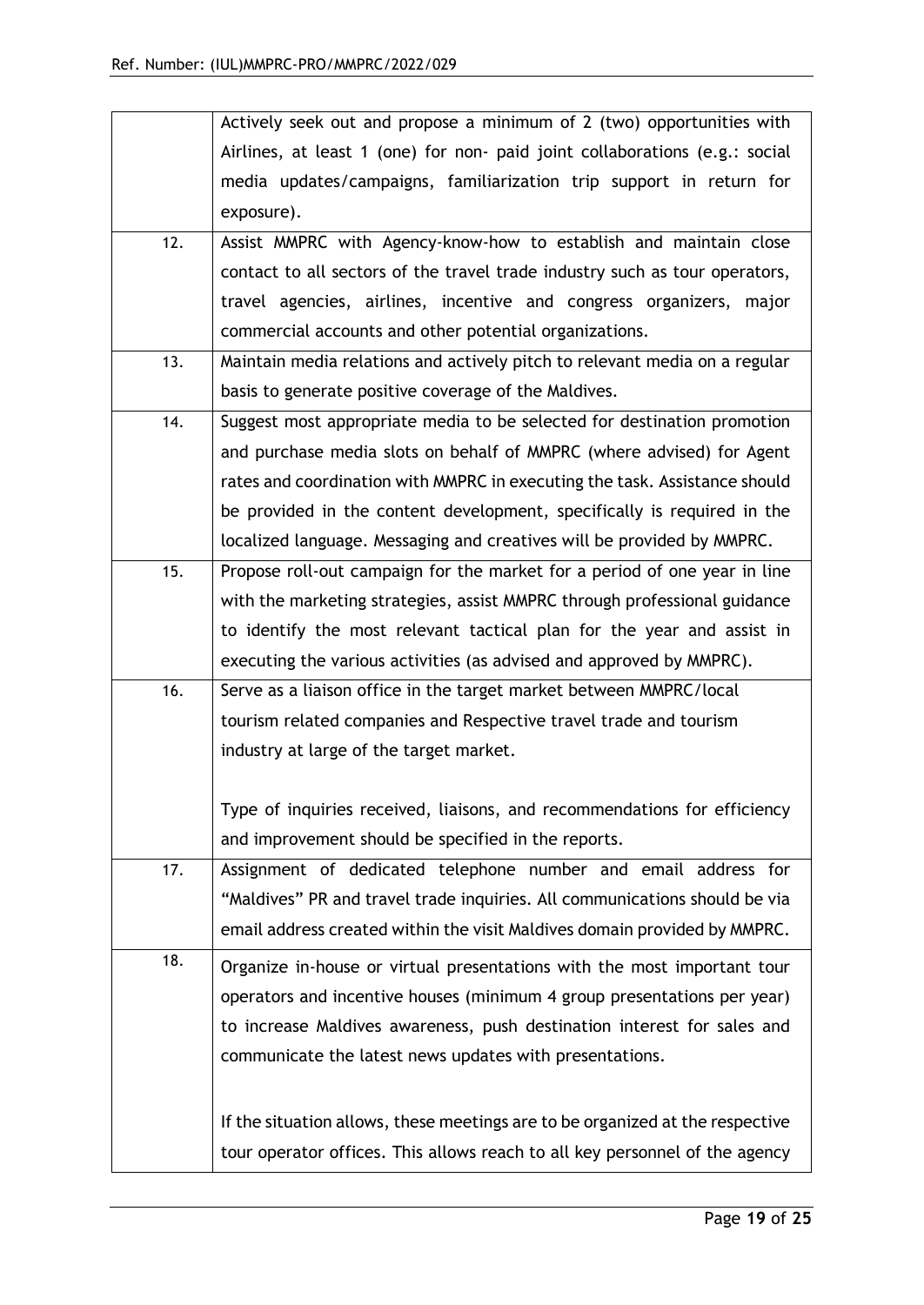|     | in one session (average of 10/20 people).                                  |  |  |  |  |  |  |
|-----|----------------------------------------------------------------------------|--|--|--|--|--|--|
| 19. | Sales calls & meetings with;                                               |  |  |  |  |  |  |
|     | tour operators featuring the Maldives to push sales and include all<br>a)  |  |  |  |  |  |  |
|     | product segments in the brochure                                           |  |  |  |  |  |  |
|     | b) other potential tour operators to encourage them to include the         |  |  |  |  |  |  |
|     | destination in their brochure and for more people to sell the              |  |  |  |  |  |  |
|     | Maldives                                                                   |  |  |  |  |  |  |
| 20. | Sales calls & meetings with scheduled airlines and charter companies       |  |  |  |  |  |  |
|     | servicing the Maldives to develop partnership opportunities and mediate    |  |  |  |  |  |  |
|     | connection between MMPRC with potential airlines to start charter          |  |  |  |  |  |  |
|     | operations or schedule flights to Maldives (various regional airports).    |  |  |  |  |  |  |
| 21. | Postage of brochures to travel trade contacts (tour ops, travel agents,    |  |  |  |  |  |  |
|     | airlines, etc.) This will have to be pre-approved and the list of posted   |  |  |  |  |  |  |
|     | brochures to be sent to MMPRC by email.                                    |  |  |  |  |  |  |
| 22. | Conduct a bi-annual review / tour operator audit to relate the changing TO |  |  |  |  |  |  |
|     | landscape, identify number of tour operators featuring the Maldives in     |  |  |  |  |  |  |
|     | their brochure and how PR intervention has led to increase in this number. |  |  |  |  |  |  |
|     | This comprehensive study should feature the tour operators/product         |  |  |  |  |  |  |
|     | managers' full contact name and address, the content of the packages       |  |  |  |  |  |  |
|     | (number of room nights, category, prices, etc.) of the featured products   |  |  |  |  |  |  |
|     | (resorts/guest houses/liveaboards/hotels), connecting airlines against a   |  |  |  |  |  |  |
|     | clear picture of competitors featured and how Maldives can gain an edge.   |  |  |  |  |  |  |
| 23. | Organization of an annual media event independently or in conjunction      |  |  |  |  |  |  |
|     | with major events held in the target market. The purpose of this event is  |  |  |  |  |  |  |
|     | to provide news about the destination and to maintain a close relationship |  |  |  |  |  |  |
|     | with the media. This should be proposed as a component of the annual       |  |  |  |  |  |  |
|     | campaign activities and approved by MMPRC. Costs for hosting the event     |  |  |  |  |  |  |
|     | will be borne by MMPRC.                                                    |  |  |  |  |  |  |
| 24. | Develop content plan, manage and run campaigns on Visit Maldives           |  |  |  |  |  |  |
|     | dedicated social accounts in localized language to the target market       |  |  |  |  |  |  |
|     | throughout the year to achieve pre-set KPIs. Costs related to              |  |  |  |  |  |  |
|     | boosting and campaigns will be borne by MMPRC.                             |  |  |  |  |  |  |
| 25. | Measuring success: Recommend and develop a "measure of success"            |  |  |  |  |  |  |
|     | for the annual PR and Trade plan.                                          |  |  |  |  |  |  |
| 26. | Monthly meetings of all PR representatives with MMPRC in the Maldives      |  |  |  |  |  |  |
|     | on a pre-scheduled date by MMPRC as a web conference. The objective        |  |  |  |  |  |  |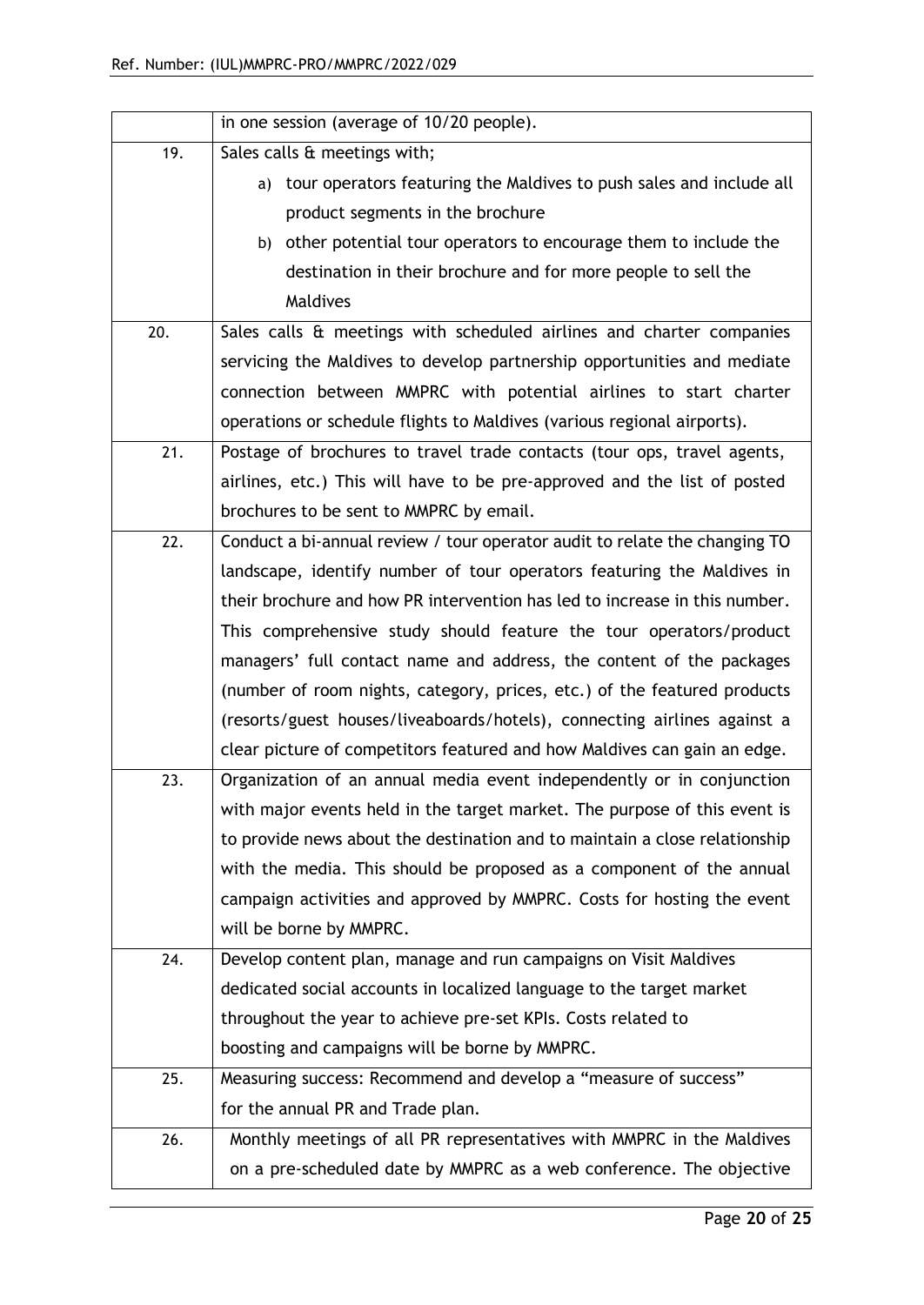|    | of the meeting would be for all PR representatives of the destination to                |  |  |  |  |  |
|----|-----------------------------------------------------------------------------------------|--|--|--|--|--|
|    | meet and exchange views and to;                                                         |  |  |  |  |  |
|    | a) Understand MMPRC's overall destination marketing directive,                          |  |  |  |  |  |
|    | b) Educate about the latest product information and new                                 |  |  |  |  |  |
|    | developments in the destination,                                                        |  |  |  |  |  |
|    | c) Share information about the individual market situations,                            |  |  |  |  |  |
|    | d) How to streamline work in spreading consistent PR message across                     |  |  |  |  |  |
|    | the markets of focus                                                                    |  |  |  |  |  |
|    | e) Discuss on how to effectively address possible challenges in                         |  |  |  |  |  |
|    | implementing most effective PR and trade strategy for the                               |  |  |  |  |  |
|    | destination and                                                                         |  |  |  |  |  |
|    | f) How to measure the return on investment                                              |  |  |  |  |  |
|    | g) Present current issues and suggestion on how it can be solved                        |  |  |  |  |  |
|    |                                                                                         |  |  |  |  |  |
|    | Respective PR Agency should present an overview of the respective                       |  |  |  |  |  |
|    | market with latest information and suggested plan for Maldives together                 |  |  |  |  |  |
|    | with justification as to why particular activities were chosen as well as               |  |  |  |  |  |
|    | suggestions on how to effectively measure ROI of each activity and                      |  |  |  |  |  |
|    |                                                                                         |  |  |  |  |  |
|    | current issues in the market with suggestions on how it can be solved.                  |  |  |  |  |  |
|    | Scope of work during a crisis                                                           |  |  |  |  |  |
| 1. | The agency should pro-actively monitor and be the first to alert MMPRC                  |  |  |  |  |  |
|    | on possible crisis situations which result in negative publicity to the                 |  |  |  |  |  |
|    | destination. Timely action, professional advice on minimising the impact,               |  |  |  |  |  |
|    | formulation of action plan and implementation as advised by MMPRC                       |  |  |  |  |  |
|    | should be included in crisis management.                                                |  |  |  |  |  |
| 2. | General crisis management should include daily media monitoring,                        |  |  |  |  |  |
|    | preparation of PR statements and proactive timely reporting in cases of                 |  |  |  |  |  |
|    | concern within the current scope and retainer fee. In the event of a major              |  |  |  |  |  |
|    | incident the implementation of plan and extensive media monitoring work,                |  |  |  |  |  |
|    | reporting, communication with stakeholders, press formulation and                       |  |  |  |  |  |
|    | distribution, etc can be invoiced separately with prior written approval                |  |  |  |  |  |
|    | from MMPRC.                                                                             |  |  |  |  |  |
| 3. | For major crisis an hourly rate should be charged, and this has to be                   |  |  |  |  |  |
|    | mentioned in the cost breakdown provided in the proposal.<br>4.1 Additional Information |  |  |  |  |  |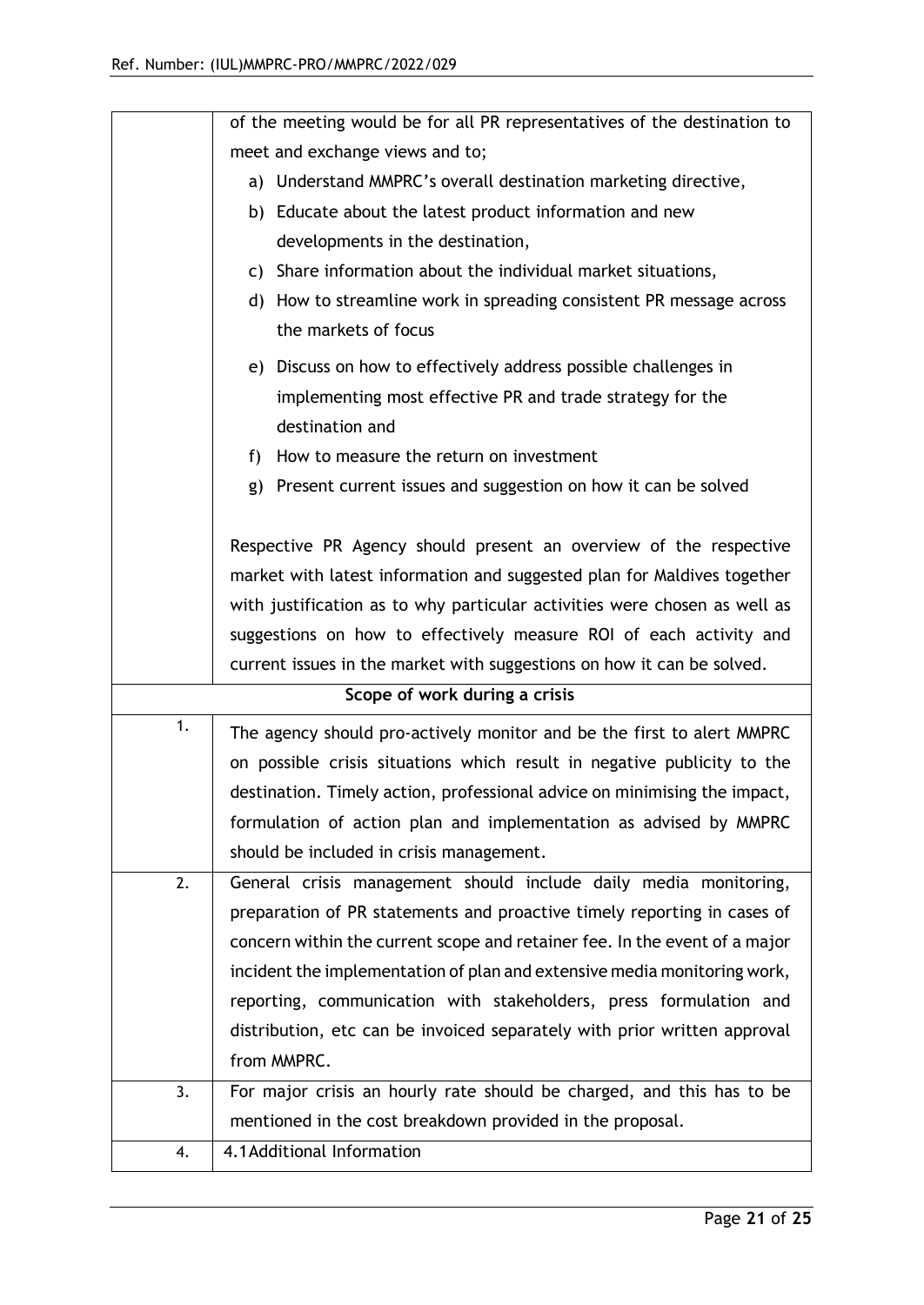|  | a) The price quoted by the bidder should include all the                                                                           |  |  |  |  |  |
|--|------------------------------------------------------------------------------------------------------------------------------------|--|--|--|--|--|
|  | aforementioned activities mentioned in the scope and general crisis<br>management. MMPRC should not be borne to pay any additional |  |  |  |  |  |
|  |                                                                                                                                    |  |  |  |  |  |
|  | charge.                                                                                                                            |  |  |  |  |  |
|  | b) The shortlisted parties shall make a presentation of 10 minutes with<br>an additional 15 minutes for Q&A.                       |  |  |  |  |  |
|  |                                                                                                                                    |  |  |  |  |  |
|  |                                                                                                                                    |  |  |  |  |  |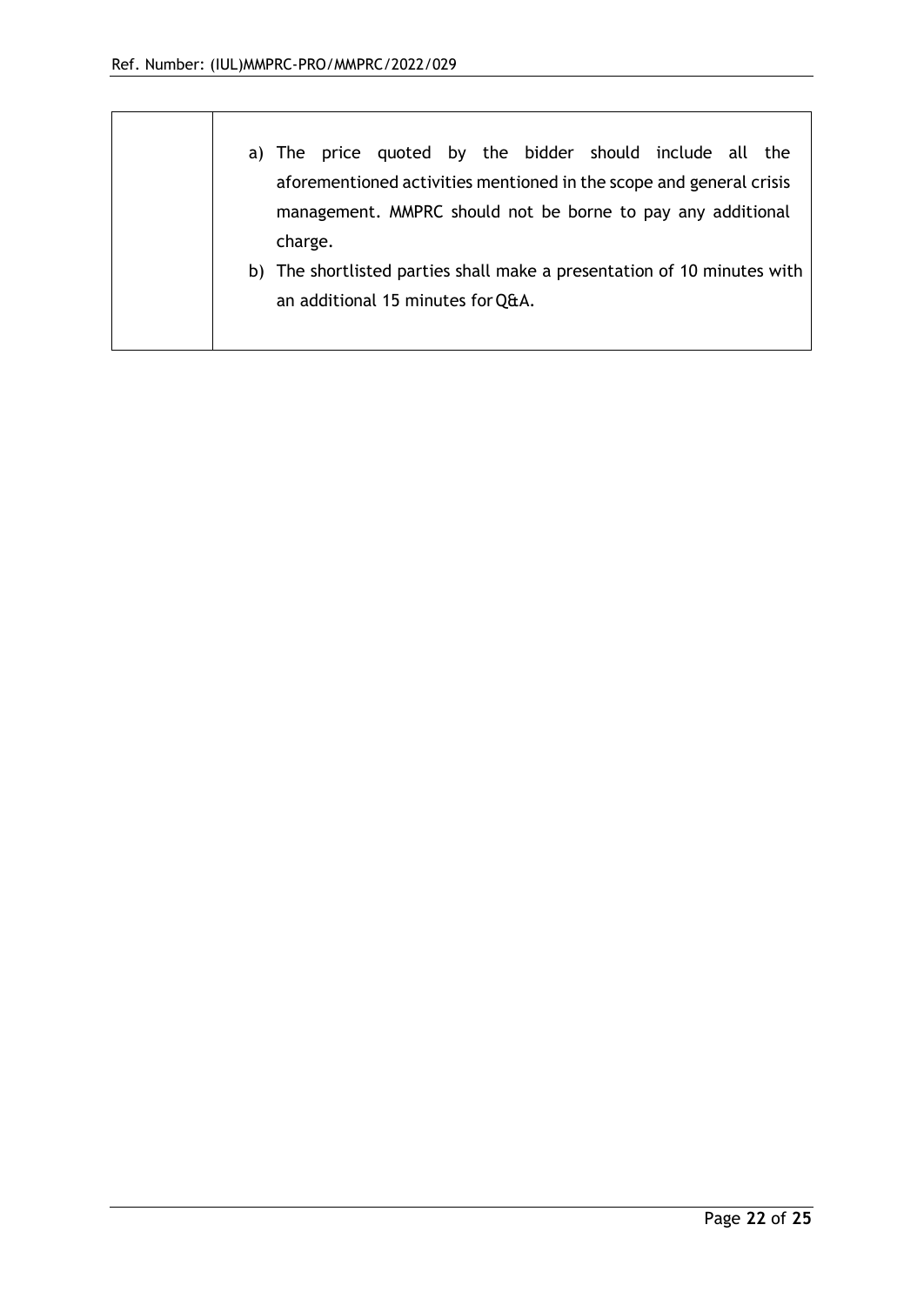| Section 4 - Contract Price & Payment Terms |                                                                                                                                                                                                                                                                                                                                                                                                                                                                                                                                                                                                                                                                                                                                                                                                                                                                                                                                                                                                                                                                                                              |  |  |  |  |
|--------------------------------------------|--------------------------------------------------------------------------------------------------------------------------------------------------------------------------------------------------------------------------------------------------------------------------------------------------------------------------------------------------------------------------------------------------------------------------------------------------------------------------------------------------------------------------------------------------------------------------------------------------------------------------------------------------------------------------------------------------------------------------------------------------------------------------------------------------------------------------------------------------------------------------------------------------------------------------------------------------------------------------------------------------------------------------------------------------------------------------------------------------------------|--|--|--|--|
| 1.                                         | Payment will be made by MMPRC in the manner set out below;                                                                                                                                                                                                                                                                                                                                                                                                                                                                                                                                                                                                                                                                                                                                                                                                                                                                                                                                                                                                                                                   |  |  |  |  |
| 1.1                                        | In consideration of this Agreement, MMPRC will pay the Agency a monthly retainer<br>fee USD for PR and Trade activities excluding the withholding tax during the<br>period of agreement. Payment of Representation Fee shall be executed within 30<br>working days of Maldives Post Exchange of formal contract. In addition, MMPRC<br>hereby agrees to compensate the Agency for other charges and expenses as agreed<br>by both the parties.                                                                                                                                                                                                                                                                                                                                                                                                                                                                                                                                                                                                                                                               |  |  |  |  |
|                                            | 1.2 The Agency will be compensated for its services by MMPRC upon an agreed schedule<br>of payments (including, without limitation, the scheduled contained in Section 1.1<br>hereof), including pre-approved expenses. All expenses including out of pocket<br>expenses shall be approved in advance in writing.                                                                                                                                                                                                                                                                                                                                                                                                                                                                                                                                                                                                                                                                                                                                                                                            |  |  |  |  |
| 1.3                                        | Invoices will be paid on a monthly basis, following MMPRC's receipt and approval<br>of the monthly status report and appropriate supporting documentation.                                                                                                                                                                                                                                                                                                                                                                                                                                                                                                                                                                                                                                                                                                                                                                                                                                                                                                                                                   |  |  |  |  |
| 1.4                                        | Activities arranged during major crisis must be invoiced separately with prior<br>from MMPRC.<br>approval                                                                                                                                                                                                                                                                                                                                                                                                                                                                                                                                                                                                                                                                                                                                                                                                                                                                                                                                                                                                    |  |  |  |  |
| 1.5                                        | Third Party Costs; Third Party Costs incurred on behalf of MMPRC shall be approved<br>in writing by MMPRC in advance. The agency will provide an estimate and quotation<br>so that payment can be provided to the Agency in advance of the date due to the<br>third party. For the purpose of this clause, Third Party Costs may include, but not<br>limited to venue rentals; outside staff hire (e.g. MCs, celebrities, models, dancers,<br>photographers, videographers, translators, guides, hostesses, drivers, etc.);<br>hardware production costs; audio-visual equipment rental; finished<br>art;<br>mechanical production; bulk printing; display materials; mail-drop services;<br>itemised long distance phone calls; entertainment, travel and accommodation for<br>the Agency's staff; outside supplier costs; photography; premiums; rights; talent;<br>bulk photocopying; bulk notional or international postage or couriers; any and all<br>services purchased from outside of the Agency; and any and all other components<br>of the public relations program not included in the Services. |  |  |  |  |
|                                            | 1.6 Payment shall be in US Dollar/s with the mode of payment to be telegraphic<br>transferred to designated bank account upon receiving the invoices.                                                                                                                                                                                                                                                                                                                                                                                                                                                                                                                                                                                                                                                                                                                                                                                                                                                                                                                                                        |  |  |  |  |
| 1.7                                        | No Commission will be paid for the General Marketing and Promotional Expenses<br>or for the handling charges.                                                                                                                                                                                                                                                                                                                                                                                                                                                                                                                                                                                                                                                                                                                                                                                                                                                                                                                                                                                                |  |  |  |  |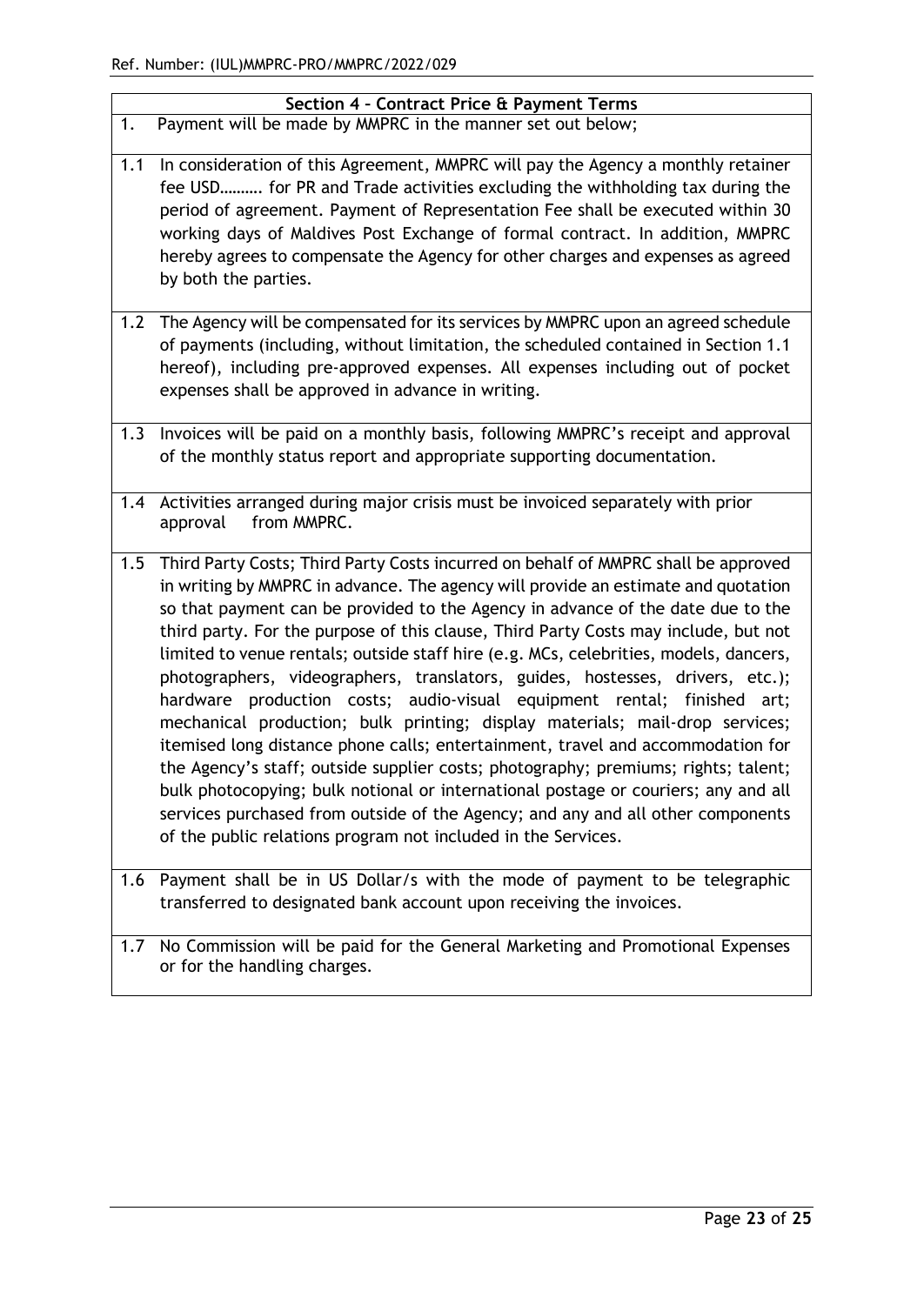| Section 5 - Cover Letter                                                                                                                                                                                                       |                                                                           |                                                                               |                 |                             |  |  |
|--------------------------------------------------------------------------------------------------------------------------------------------------------------------------------------------------------------------------------|---------------------------------------------------------------------------|-------------------------------------------------------------------------------|-----------------|-----------------------------|--|--|
| The Managing Director,<br>Maldives Marketing and Public Relations Corporation<br>H. Zonaria, 2nd Floor,<br>Boduthakurufaanu Magu, Male'<br>Republic of Maldives                                                                |                                                                           |                                                                               |                 |                             |  |  |
| Dear Sir,                                                                                                                                                                                                                      |                                                                           |                                                                               |                 |                             |  |  |
|                                                                                                                                                                                                                                | Sub: Bid to hire an Agency to represent Maldives in Australia for 1 year. |                                                                               |                 |                             |  |  |
| Having examined all the information provided, we the undersigned offer to represent<br>Maldives in Australia as per the requirements of the RFP (the "Works") as set out in<br>this Bid.                                       |                                                                           |                                                                               |                 |                             |  |  |
|                                                                                                                                                                                                                                |                                                                           | We agree to undertake and complete the Work for a monthly retainer fee of USD |                 |                             |  |  |
| subjected to deduction of 10% as Withholding Tax). A summary of the annual breakdown<br>of the Contract Price is provided below;                                                                                               |                                                                           |                                                                               |                 |                             |  |  |
|                                                                                                                                                                                                                                | Description                                                               |                                                                               |                 | Fee $(5)$                   |  |  |
| <b>Monthly Retainer Fee</b>                                                                                                                                                                                                    |                                                                           |                                                                               |                 |                             |  |  |
|                                                                                                                                                                                                                                | Major crisis management fee (per hour rate)                               |                                                                               |                 |                             |  |  |
| Note: 10% Withholding Tax will be deducted from the total invoice amount. This<br>applies to both monthly retainer fee and major crisis.<br>The details of the key personnel who shall undertake the Works are provided below; |                                                                           |                                                                               |                 |                             |  |  |
| Name                                                                                                                                                                                                                           | Qualification                                                             | Designation                                                                   | number of years | <b>Experience including</b> |  |  |
|                                                                                                                                                                                                                                |                                                                           |                                                                               |                 |                             |  |  |
|                                                                                                                                                                                                                                |                                                                           |                                                                               |                 |                             |  |  |
|                                                                                                                                                                                                                                |                                                                           |                                                                               |                 |                             |  |  |
|                                                                                                                                                                                                                                |                                                                           |                                                                               |                 |                             |  |  |
| leader, who shall oversee the Work and liaise with MMPRC on all matters related to the<br>Work.                                                                                                                                |                                                                           |                                                                               |                 |                             |  |  |
| <b>Registered Office Address</b>                                                                                                                                                                                               |                                                                           |                                                                               |                 |                             |  |  |